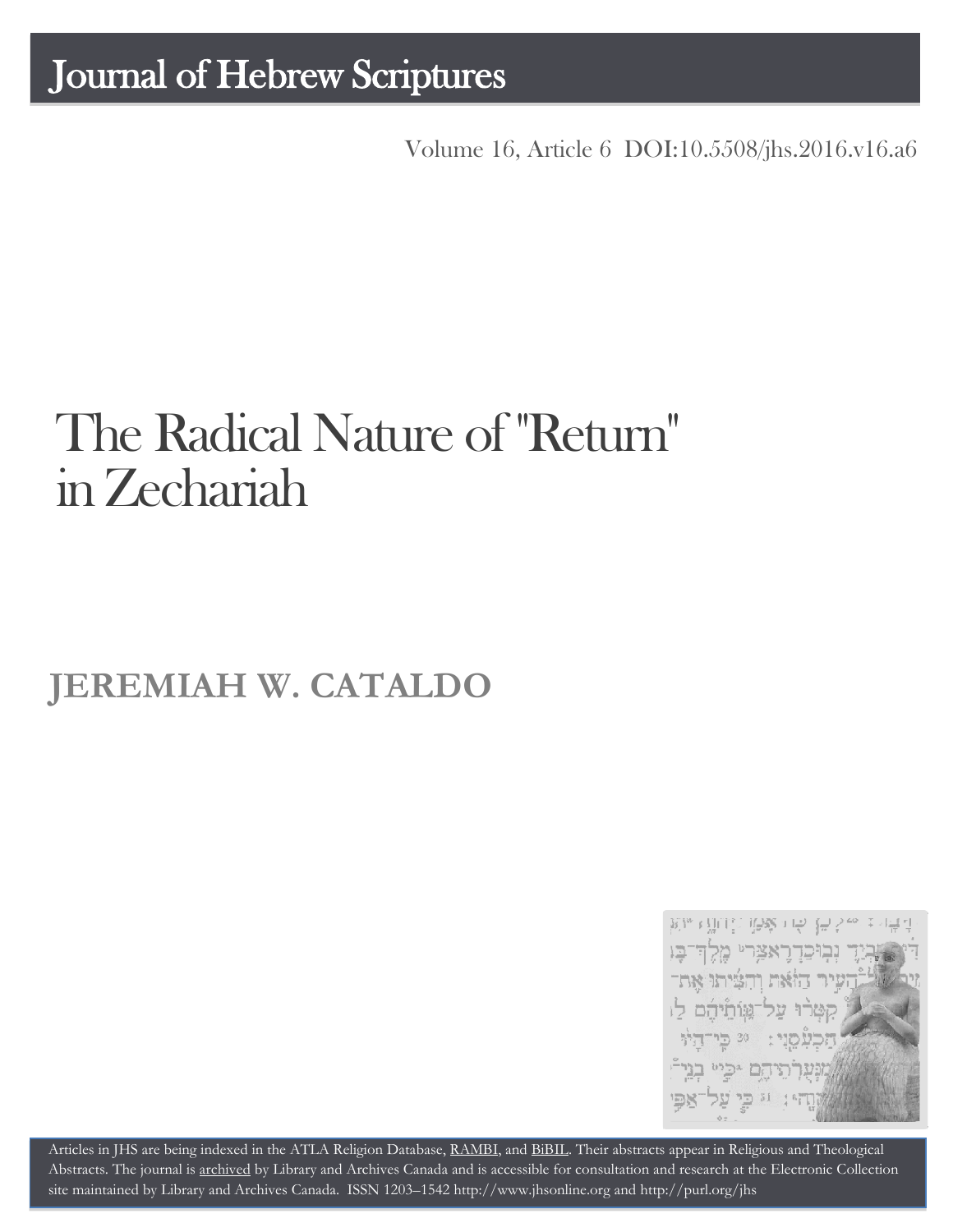### **THE RADICAL NATURE OF "RETURN" IN ZECHARIAH**

#### JEREMIAH W. CATALDO GRAND VALLEY STATE UNIVERSITY

Return to me, says the LORD of Hosts, and I will return to you (Zech 1:3).

Besides functioning to differentiate insiders and outsiders, boundaries may also help to strengthen a group's cohesion. By demarcating a group's 'place' in the environment, a boundary becomes a symbol of the social group and may function to reinforce its identity. The act of encircling or linking a cluster of residential units gives a settlement a more cohesive, unified appearance.[1](#page-1-0)

#### **INTRODUCTION**

 $\overline{a}$ 

We begin with this proposal: "return" in Zechariah (1–8), an act so often unfairly burdened with modern theological importance was rather a defensive, *utopian* strategy. It was one in which a *minority* community sought to alleviate the dissonance between its relatively marginal position within the social-political hierarchy of the province and its desire for social-political authority.[2](#page-1-1) Its practical purpose, in sociological terms, was to create through collective action clear boundaries between member and non-member (cf. Zech 2:5–

<span id="page-1-0"></span><sup>1</sup> S. C. Kenzle, "Enclosing Walls in the Northern San Juan: Sociophysical Boundaries and Defensive Fortifications in the American Southwest," *JFA* 24/2 (1997), 195–210 (200).

<span id="page-1-1"></span><sup>2</sup> In reference to the larger context in which the community found itself in Yehud, M. Hallaschka, building on the work of J. Nogalski, argues that while Zech 1–8 reflects multiple redactionary levels, there were two primary ones: the so-called night visions, or base visions, and the later "expansive" visions. Nevertheless, he maintains, the visions still reflect the situation in early Persian Judah (see M. Hallaschka, "From Cores to Corpus: Considering the Formation of Haggai and Zechariah 1–8," in R. Albertz, J. D. Nogalski, and J. Wöhrle [eds.], *Perspectives on the Formation of the Book of the Twelve: Methodological Foundations, Redactional Processes, Historical Insights* [de Gruyter, 2012], 182–85). As most of the biblical texts from that period testify, that situation was one marked by uncertainty and unfulfilled desire.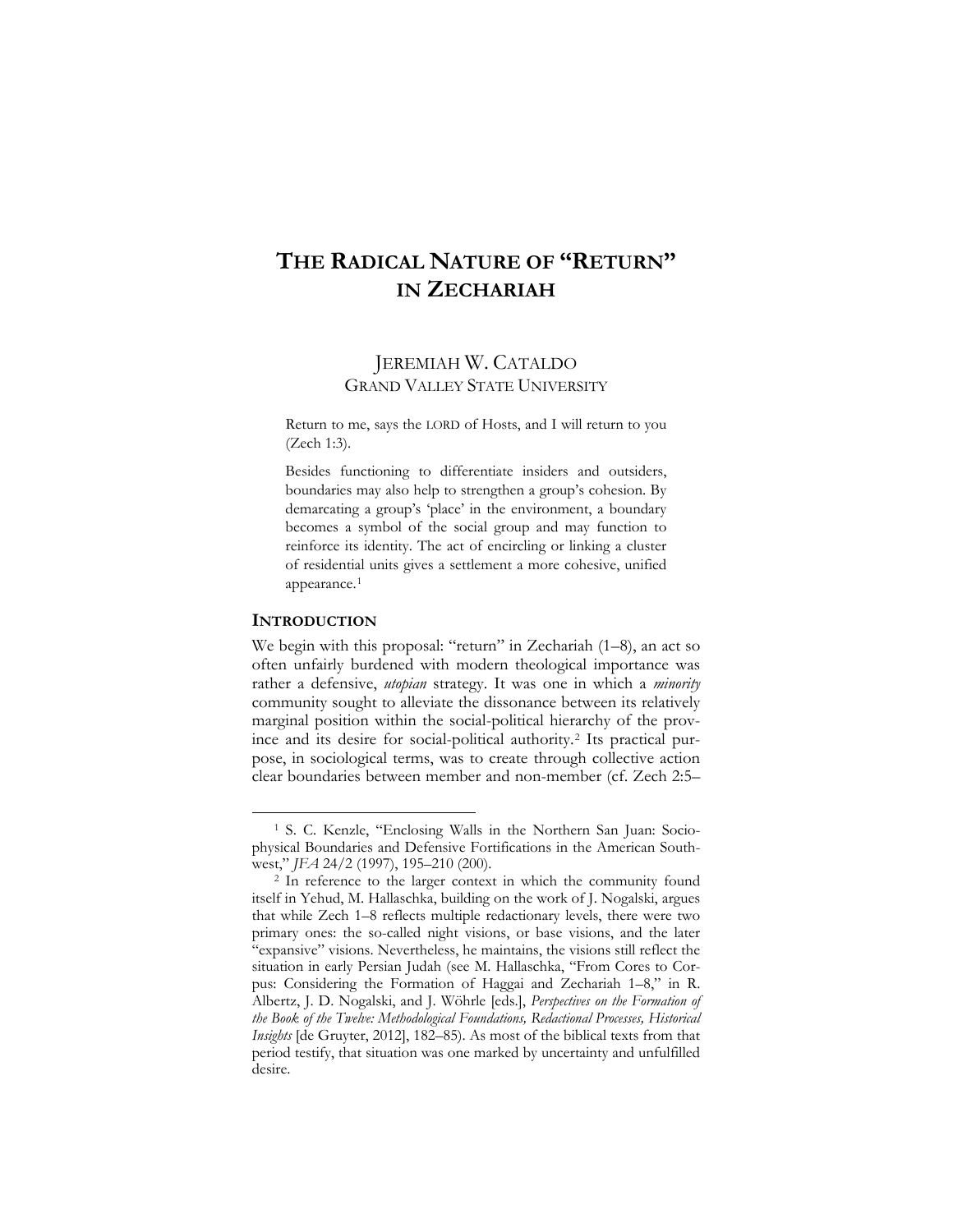11). That is why the exile factors so prominently in the biblical understanding of return; it represents for the biblical author a paradigmatic event of boundary making—a point that Zech 5:5–11 portrays with its emphasis on the house built in Shinar for "Wickedness," and the boundaries that the house itself demarcates: profanity, disorder, chaos, all regulated through separation. There is a strong attitude of, for lack of a better phrase, ideological imperialism behind the vision in response to the exile. C. Torrey too was suspicious of the relevance of the biblical text's portrayal of the exile and its related traditions and events deeming it "absurd and impossible." He concluded that "[t]he Jews of Jerusalem, at the time of its publication and thereafter, knew that it was 'for edification only,' and gave it no further attention."[3](#page-2-0)

The fantastical element is there, one should agree, but the function of the text should not be dismissed as but a mere hyperbolic edification. It, or the ideological tradition it has preserved, served a strategic social and ideological role, one of self-preservation (note, for instance, the punishment of a desolate land in Zech 7:8–14 for rejecting Yahweh's commands).[4](#page-2-1) If "return" entailed "benefits," the community claiming those benefits was an immigrating group. It was not one already benefitting from a relationship with the land and the established social-political context. As an immigrating group it had no preexisting cultural anchor within the receiving society (cf. the implication in 2:11–12[5](#page-2-2))—an anchor, to be clear, upon which it could secure within the provincial normative its collective identity as a group in authority. The general pattern for immigrant groups in such a position is to focus inwardly, to find collective identity in one's membership within the social group and from the group's established values.[6](#page-2-3) But such an inward focus can at best be temporary; the group must eventually be externally

<span id="page-2-0"></span><sup>3</sup> C. C. Torrey, *The Chronicler's History of Israel: Chronicles-Ezra-Nehemiah Restored to Its Original Form* (Port Washington, NY: Kennikat Press, 1973), xxvii.

<span id="page-2-1"></span><sup>4</sup> Zech 7:8–14 would be part of what Hallaschka describes as the influence of the penitential prayer tradition in Zechariah, seen in 1:1–6; 7:1– 8:23 (see "From Cores to Corpus," 173). He bases his argument on the work of M. J. Boda, "Zechariah: Master Mason or Penitential Prophet?" in R. Albertz and B. Becking (eds.), *Yahwism After the Exile: Perspectives on Israelite Religion in the Persian Era: Papers Read at the First Meeting of the European Association for Biblical Studies, Utrecht, 6–9 August 2000* (Assen: Van Gorcum, 2003), 61–67.

<span id="page-2-2"></span><sup>5</sup> The verbs used, "escape," or "slip away," "plunder," as well as the possible grammatical correlation between בבה as in עינו בבת," apple of his eye," and בבי," chief of returning exiles" (but only in Ezra 2:11; 8:11; 10:28; Neh 7:16; 10:16), imply destruction and loss but also hope in return as well as a clear indication that the returnees were to be considered as distinct from those who were already in the land.

<span id="page-2-3"></span><sup>6</sup> As noted in the discussion of H. Turjeman, G. Mesch, and G. Fishman, "Social Identity, Identity Formation, and Delinquency," *International Journal of Comparative Sociology* 49/2–3 (2008), 111–26 (112).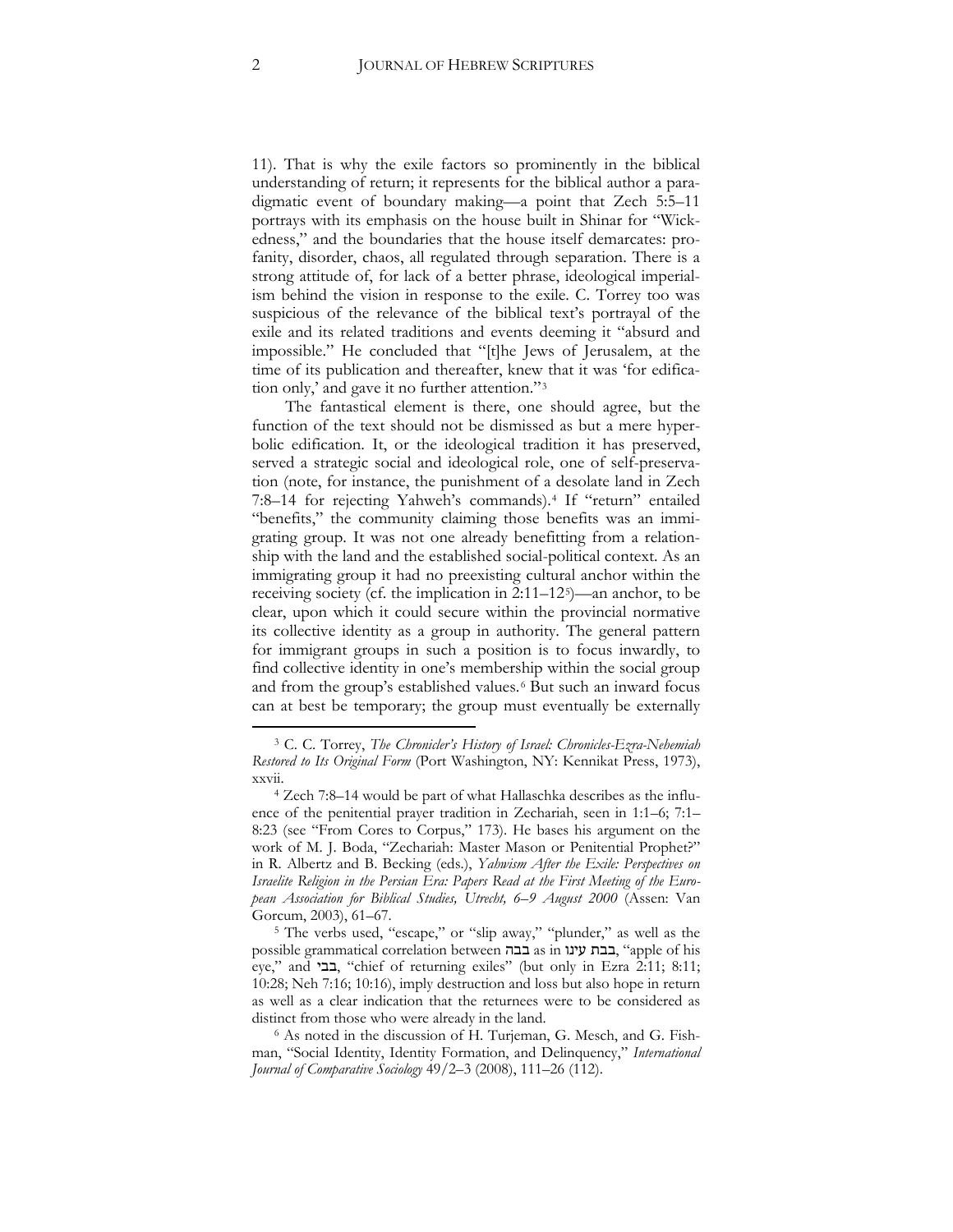validated—along the lines of, *we "outsiders" recognize you for who you declare yourself to be*—if it seeks a more permanent (beyond gross assimilation) social interaction within the broader cultural world.[7](#page-3-0) And at some point, every immigrant group must develop strategies with which to engage its host culture, whether through assimilation or through defensive reaction. Zechariah's community, to be clear, chose the latter (that, after all, is the implication of Yahweh's "selection" in 2:16[8\)](#page-3-1). It did not attempt to base its identity in Yehud's already existing social-political structures through assimilation—structures maintained by the people already in the land. Nor did it seek to engage in a legitimating manner the "native" institutions and communities on their own grounds, a negligent tendency that would be the implication of the vision of the flying scroll (*of law?*) in 5:1–4, which presupposes certain criteria for membership within those who belong to the land. One might discern the true intent of the author and his community by paying close attention to the ways in which, what I term, the "sacred triad" (return, temple, and crown) is employed literarily—something that we will do from various angles in this work. Put briefly, what Zech 1–8 conveys is the community's reaction strategy, its "our story," the telling of which helped ritualize and preserve the boundaries of collective self-identity. "Thus says the LORD of hosts: I will save my people from the east country and from the west country; and I will bring them to live in Jerusalem. They shall be my people and I will be their God, in faithfulness and in righteousness" (8:7–8). Within this larger understanding, what the text portrays as struggle is critically important. It is at the points where struggles occur, points of resistance in pursuit of some dominant and guiding ideal, that one finds continued affirmation of perceived or imposed boundaries.

One of the better methods for exposing these points of tension is through M. Klein's theoretical take on the so-called "death instinct." By exploring some of the different psychological and social anxieties generated from it, she developed several methodo-

<span id="page-3-0"></span><sup>7</sup> Within sociology this is generally accepted as true. For but one example, J. Alexander (cf. *The Meanings of Social Life: A Cultural Sociology* [Oxford/New York: Oxford University Press, 2003], 28, 67) described the impact of "post-Holocaust morality" as the translation of a single group's experience into something universally meaningful. One of the reasons this occurred, he argues, is that the Jewish community found external support for its identity as a survivor of "evil."

<span id="page-3-1"></span><sup>8</sup> One should also note in light of Klein's theory that what the text describes as a type of divine selection should be first analyzed as a collective projection. Belief in divine selection as a defining ideology represents the projection of collective desire. Consequently, if gods are no more than dominant shared symbols, then divine selection would technically be the collective validating itself while projecting the ideal it hopes it will become. That, for parallel point, would be one reason why gods typically reflect dominant aspects of the cultures that worship them.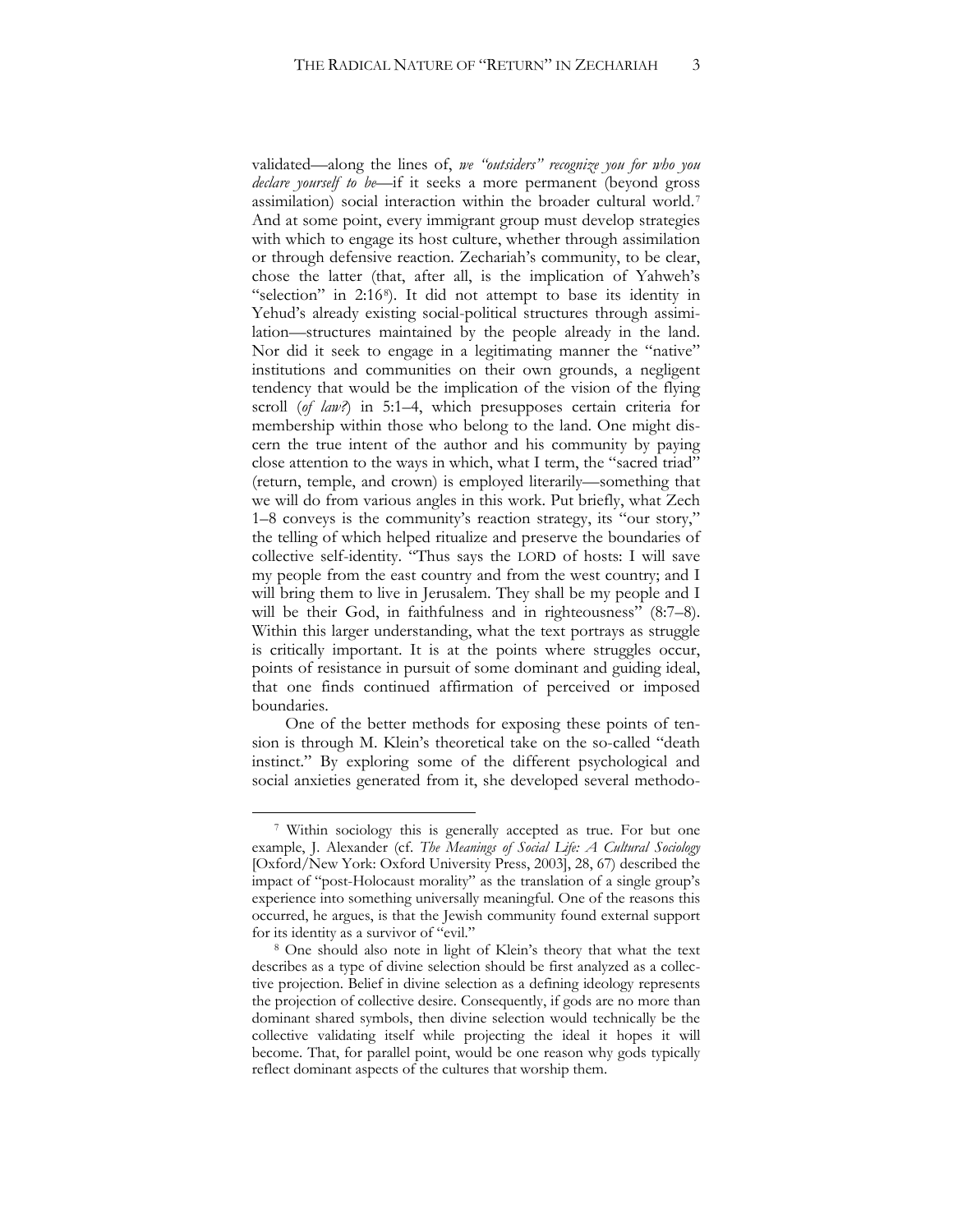logical questions that, through our own translation, should prove helpful in unpacking some of the possible social-political motivations behind the writing of Zechariah: (1) What discernible anxieties are prevalent within Zechariah? (2) Upon what objects does Zechariah project good or bad experiences to alleviate those anxieties? And (3) what actions of resistance, or defensive mechanisms, to threatening experiences are advocated in the hope of alleviating anxiety? Our focus is on the text as an expression of desire and its concomitant concern for a clearer delineation of the surrounding social-political environment influencing its own function.<sup>[9](#page-4-0)</sup> The productive drive of anxiety and its corresponding desire—often expressed in the form of attitudes and behaviors directed away from a source of anxiety—can be summarized in Klein's own words:

I hold that anxiety arises from the operation of the death instinct within an organism, is felt as fear of annihilation (death) and takes the form of fear of persecution. The fear of the destructive impulse seems to attach itself at once to an object—or rather it is experienced as the fear of an uncontrol-lable overpowering object.<sup>[10](#page-4-1)</sup>

Our task must be to understand the death instinct as an impulse, the quiddities of desire as a motivation, and the role of the shared object in the preservation of the group.

It may be appropriate at this point to provide a quick word of clarification regarding certain suppositions behind this work. While this work will talk at length about the correlation between the "death instinct" and utopian aspiration, it does not mean that I perceive the two to be direct equivalents. That utopian thinking does not stem only from groups in a position of social marginality has been well argued already.[11](#page-4-2) In Zechariah, utopian thinking

<span id="page-4-0"></span><sup>&</sup>lt;sup>9</sup> The present article continues in some regards the argument developed in J. W. Cataldo, "Yahweh's Breast: Klein's Projective Identification Theory as an Understanding for Monotheistic Identity in Haggai," *JHS* 13 (2013), http://www.jhsonline.org/Articles/article\_181.pdf. That article argued that Haggai's emphasis upon the Jerusalem temple reflected less any socioeconomic reasoning of the community and more the prophet's concern for the construction of a shared ideal around which his community, which he believed to be under threat of dissolution, could strengthen and preserve its identity. The similarities are intentional as this current article is a "part two" of the discussion begun there. It is the position of this author that theories applied to Haggai must be equally applied to Zechariah as both are traditionally taken to comprise a textual whole.

<span id="page-4-1"></span><sup>10</sup> M. Klein, *Envy and Gratitude, and Other Works, 1946–1963* (New York: Vintage Digital, 2011), 4.

<span id="page-4-2"></span><sup>11</sup> F. Uhlenbruch's work (*The Nowhere Bible: Utopia, Dystopia, Science Fiction* [Berlin: de Gruyter, 2015]), for instance, is but one of the more recent in a line of scholarly contributions in this area. One should also consider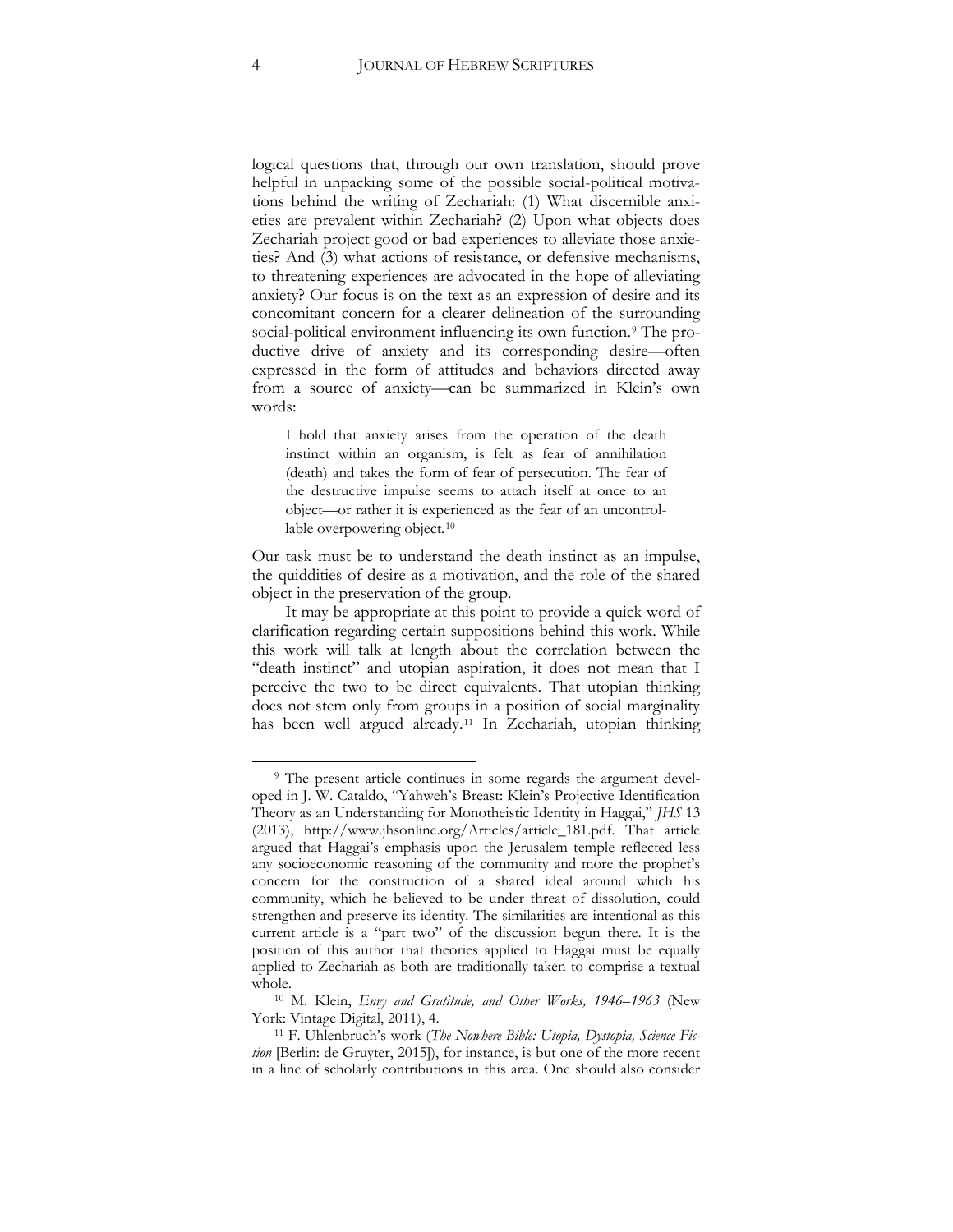arises out of a *perceived* position of marginality. The restored society that was hoped for had not yet become manifest. For perhaps a rough analogy, one might see something similar in the rhetoric coming from Media spokespeople affiliated with the Christian Right where some have argued that Christians in the U.S. are now the new recipients of prejudice because their voice in social-political matters is being silenced. Whether that really is the case or not is almost irrelevant to the fact that some groups *believe* themselves to be denied the ability to govern or influence the social-political context. Belief is one of the most powerful ideological motivators. And as Media spokespeople, one would be hard pressed to show that these individuals are at a direct social-economic disadvantage. In rough similarity, the remnant community in Zechariah need not be at an economic disadvantage to feel marginalized in its ability to direct events in or for the social-political context. When we talk therefore about the marginal position of the community in Zechariah, we are referring to its existence outside the central authority of the social-political context. And within that context, we can also accept that various groups competed for authority vis-à-vis the temple, which would have been economically prosperous as an imperial bank.[12](#page-5-0)

It may also be helpful to briefly mention the theory on monotheism upon which I am depending, since it provides several suppositions with which I am working. I reject the proposal that monotheism was a stage in some expected evolutionary development. Social evolution does, however, occur *within* groups, but that is not the same thing as a "typological evolution," for lack of a better phrase, as what has been proposed for a historical transformation from polytheism to monotheism. Instead, I accept the proposal that the emergence of monotheism can be better found in situations of conflict, and that a singular deity represents in response the projection of a singular collective ideal—as a stabilized order and collective identity preserved against interruption and corruption—in reaction to other competing ideals and groups vying for authority.[13](#page-5-1) Within that framework, what we see in Zech-

 $\overline{a}$ 

<span id="page-5-1"></span><sup>13</sup> As argued at length in J. W. Cataldo, *Breaking Monotheism: Yehud and the Material Formation of Monotheistic Identity* (LHBOTS, 565; London:

works on apocalypticism, which share some affinities with utopianism, such as that by S. Cook (*Prophecy and Apocalypticism: The Postexilic Social Setting* [Minneapolis: Fortress, 1995]), which argued, based on R. Wilson's work in *Prophecy and Society in Ancient Israel* (Philadelphia: Fortress, 1980), cf. 15–16, that apocalypticism may come as much from the center in social-political position as much as from a marginal position.

<span id="page-5-0"></span><sup>12</sup> Cf. L. G. Perdue and W. Carter, *Israel and Empire: A Postcolonial History of Israel and Early Judaism* (New York: T&T Clark, 2015), 119–21. On the temple as a possible bank, see J. Schaper, "The Temple Treasury Committee in the Times of Nehemiah and Ezra," *VT* 47 (1997), 200–6; idem, "The Jerusalem Temple as an Instrument of the Achaemenid Fiscal Administration," *VT* 45 (1995), 528–39.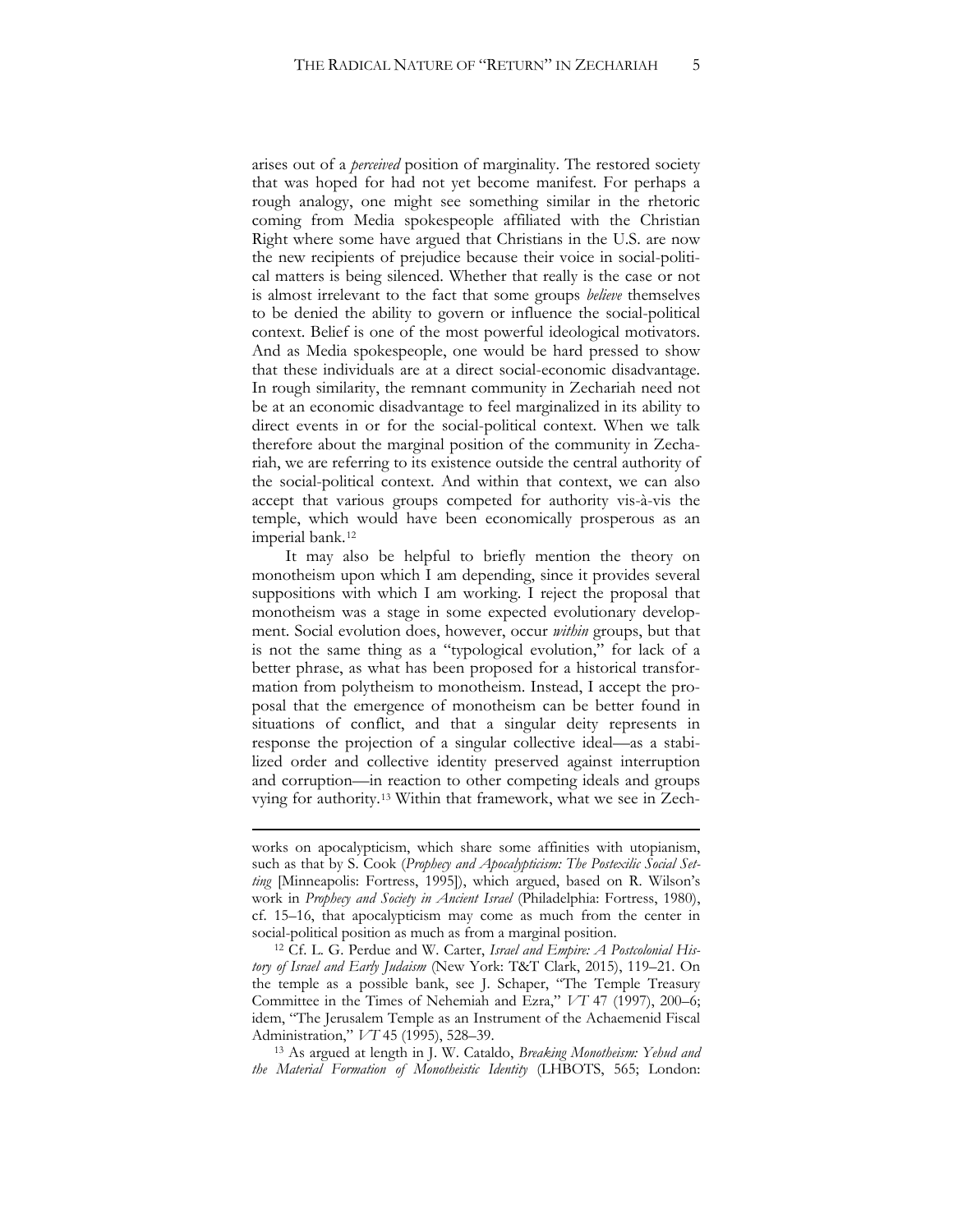ariah is not a full-fledged monotheism but one becoming more self-aware, which is why, in part, we can see such varied polarizing responses to the "death instinct" as what the text portrays.[14](#page-6-0)

#### **MELANIE KLEIN, THE "DEATH INSTINCT," AND THE DESIRE OF ZECHARIAH**

Psychoanalytical studies, including theories in social psychology, the latter in particular which can be applied theoretically on collective and individual levels, have soundly shown us that forces of disruption and change trigger a fundamental desire response—*Live! I want to live!*—in an organism's "death instinct." This instinct is also referred to by some as the "need to survive."[15](#page-6-1) In its most basic function, the death instinct reacts in fear to perceived or real aspects of chaos or anomy, irrelevance, pain, and ultimately the loss of life or social consciousness. It facilitates the distinction between categorical pain and pleasure by directing an organism, whether individual or collective in composition, away from those things that might result in, to summarize the previous list of fears, "annihilation" and toward those experiences that alleviate anxiety and bring about pleasure.[16](#page-6-2) Yet we should also note that while there are some experiences common to all individuals and collectives—and such experiences tend to be our basest ones—most of our motivations to categorize between pleasure and pain tend to be subjective to the individual or collective.

Our task then is to understand how the death instinct provided for Zechariah a primary motivation behind the unique codification of the social-religious dichotomy between member and

Bloomsbury, 2012).

<span id="page-6-0"></span><sup>14</sup> On the idea that there were significant areas of tension even within the immigrating Judeans, see Perdue and Carter, *Israel and Empire*, 107–28.

<span id="page-6-1"></span><sup>15</sup> For brief reference, see the works of Klein, *Envy and Gratitude*; G. Deleuze and F. Guattari, *Anti-Oedipus: Capitalism and Schizophrenia* (Minneapolis: University of Minnesota Press, 2005); J. Lacan, *Écrits* (Paris: Seuil, 1966); S. Freud and C. J. Hubback, *Beyond the Pleasure Principle* (Mansfield Center, CT: Martino, 2009). See also for more general examples of social psychological studies, J. A. Howard, "Social Psychology of Identities," *Annual Reviews in Sociology* 26 (2000), 367–93; J. C. Alexander et al. (eds.), *Cultural Trauma and Collective Identity* (Berkeley, CA: University of California Press, 2004); R. Leys, *From Guilt to Shame: Auschwitz and After* (Princeton: Princeton University Press, 2007).

<span id="page-6-2"></span><sup>16</sup> Freud, for example, argued in *Beyond the Pleasure Principle*, that pleasure, or desire, was found on the path to death. Thus, the death drive was primary over the pleasure principle. Klein's view (as expressed throughout *Envy and Gratitude*) on the death instinct is based in part on Freud's argument for the primacy of the death drive. Lacan (in *Écrits*) agrees with the primacy of the death drive, or instinct, but argues that organisms are not driven towards death by *by* death. See also S. Homer's summary (in *Jacques Lacan* [Routledge Critical Thinkers; London/New York: Routledge, 2005], 89) of this larger discussion.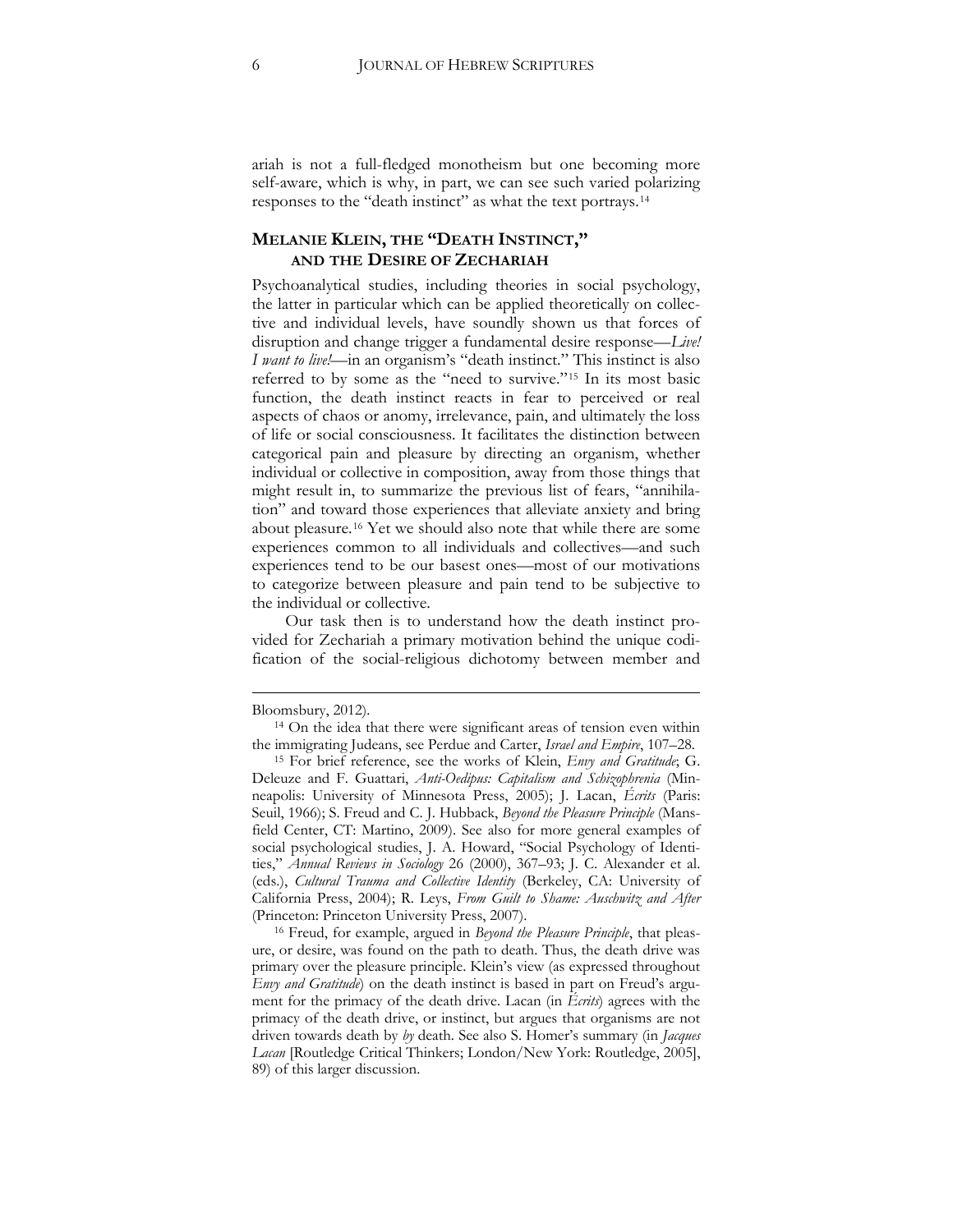non-member, and sacred and profane. What we find within the text is the mentality that an anxiety over death—by which we are referring here to the loss of any recognition of the group as an externally legitimated body—could be alleviated by ritualizing behaviors around expectations of divine obedience (and covenantal relationship). Doing that marked out, or so it was thought, the boundaries of a community whose identity was based on Yahweh's authority over "anomy"—this last which was associated with and ritualized in remembrances of exile. Consequently, any subsequent institutional paradigm established within the social-political context (government, cult, etc.) could only be out of necessity based on the fundamental distinction between sacred and profane as the basis for collective identity in the absence of dominant control (in the forms of land and politics) over the province.

While exile represented the annihilation of identity (cf. Zech 8:1–8, 14–15), Zechariah's emphasis on the leadership of Joshua, one that seems to combine religious and political authority, symbolized the articulation of identity based on the community's expe-rience of displacement and its desire for restoration.<sup>[17](#page-7-0)</sup> For Klein, this internal processing, which entails the inward legitimation of identity and its subsequent outward projection for the benefit of external recognition, is fundamental for any act of self-aware consciousness. Such as, *I see myself as a handsome man, and I will employ an overabundance of relevant symbolism to project myself as handsome to you.* But where Klein tends to focus on the individual, broader collective confirmation is attainable through the work of P. Berger, who from a sociological perspective, makes a similar argument that this is the same process by which groups shape social reality.<sup>[18](#page-7-1)</sup> This "reality" is one in which divine order, socially produced and legitimated as superior to any earthly order, is the cornerstone for identity and the normative order in which that identity is situated.[19](#page-7-2) But the radical "faith" demanded by that belief creates a situation in which the persecutory fear of dissolution or irrelevance, both of which func-

<span id="page-7-0"></span><sup>17</sup> M. Moore suggests, in her review of scholarship in the area, that this utopian desire, or emphasis, appears to be one of the roots of Jewish messianism and also a basis for Zechariah's early apocalypses (cf. *Biblical History and Israel's Past* [Grand Rapids: Eerdmans, 2011], 518). C. Stuhlmueller suggests that where Zerubbabel lost favor in Zechariah, hope for the house of David may have shifted in a priestly direction (see *Rebuilding with Hope* [ITC; Grand Rapids: Eerdmans, 1988], 79).

<span id="page-7-1"></span><sup>18</sup> P. L. Berger and T. Luckmann, *The Social Construction of Reality: a Treatise in the Sociology of Knowledge* (London: Penguin Press, 1967), 1.

<span id="page-7-2"></span><sup>&</sup>lt;sup>19</sup> Regarding the relationship between order and identity, and the corresponding one between disorder and annihilation, see, for example, Howard, "Social Psychology of Identities," 367. See also S. Reicher's discussion (in "The Context of Social Identity: Domination, Resistance, and Change," *Political Psychology* 25/6 [2004], 921–45) of conflict as a driving force behind the solidification of collective identity as an attempt to preserve the group against dissolution.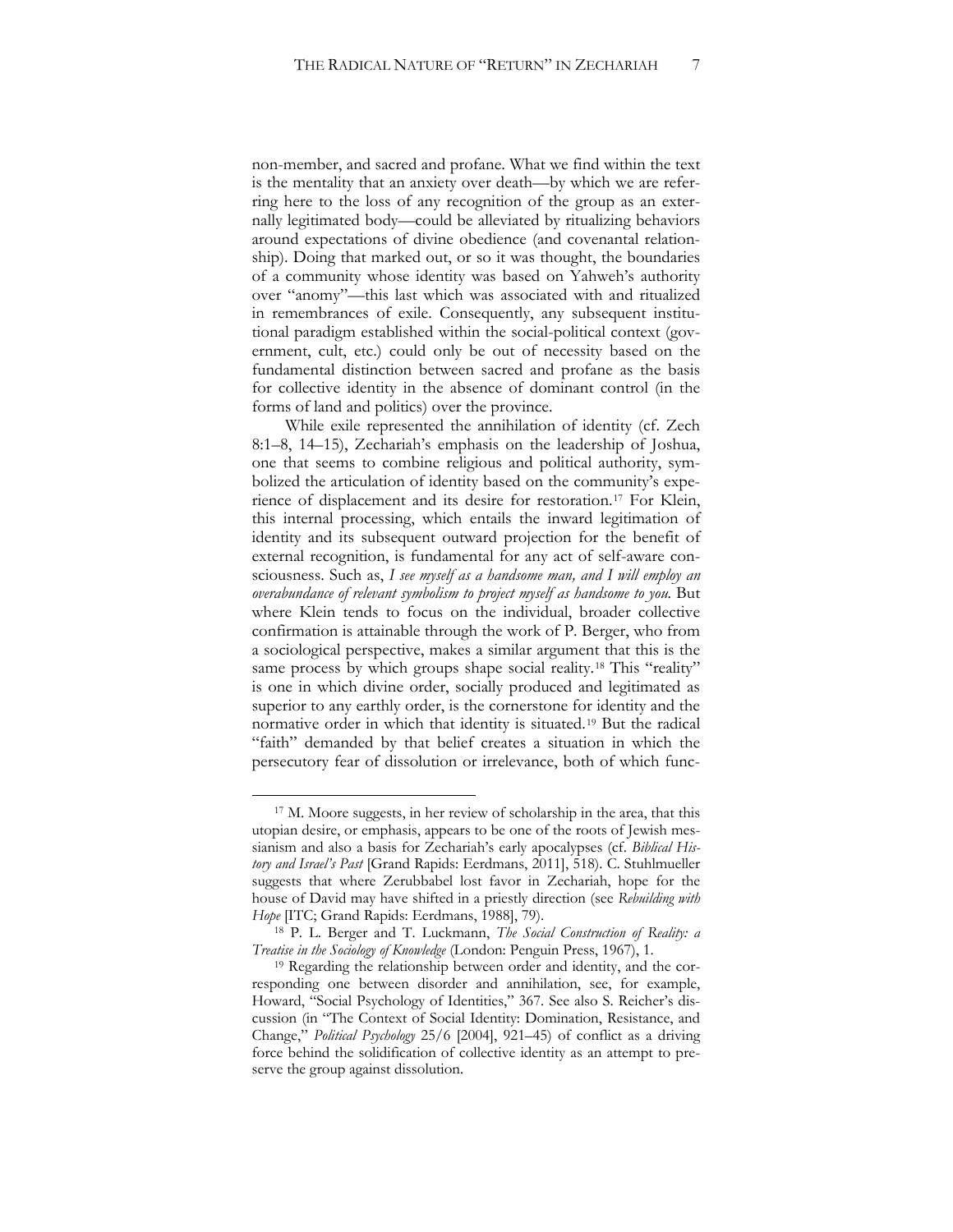tion effectively as forms of annihilation with respect to group identity,[20](#page-8-0) drives the formation of a collective identity, just as much as it does individual identity, by creating within the group a defensive reaction to anxiety.[21](#page-8-1) This may occur along the lines of alleviating one's anxiety that one may not be one of the "chosen" (such as in the monotheistic traditions, generally) by projecting fear of rejection upon someone else, making that person a categorical outsider.

The dark side of any belief in the absolute supremacy or authority of God is the fear that it may all be a lie. Consequently, every religious group develops shared symbols upon which hope in the certainty of God's, or the Divine's, sovereign power may be cast—thus, the critical function in Christianity of Hell in light of God's lack of obvious participation within the natural order, and one might also see a "projected certainty" in Zech 1:1–6 with its emphasis upon historical events controlled within God's plan.[22](#page-8-2) While applied and kept on the group level, this seems to correspond to Klein's understanding of the function and role of the ego. She argued that the ego is the mechanism through which good and bad experiences (corresponding to pleasure and pain) are categorized, made sense of, and so also plays a primary role in solidifying the foundation for identity. In contrast, it is not, with respect to a collective, an idea internal to any individual but a shared, sym-

<span id="page-8-0"></span><sup>&</sup>lt;sup>20</sup> The dissolution of group identity so that it no longer exists as a group identity, when the consequence of external forces, is an imaginary, i.e. not physical, annihilation. Nevertheless, the dissolution of group identity still generates within the individual a heightened paranoia of persecutory anxiety if the group itself played a fundamental role in qualifying the individual's external expression of his or her own self-identity.

<span id="page-8-1"></span><sup>21</sup> In his study of ancient Israel, M. Smith (*Palestinian Parties and Politics That Shaped the Old Testament* [London: SCM, 1987], 63) proposed similarly that the collective identity of the remnant community was shaped by the strongly felt need for "defensive structuring."

<span id="page-8-2"></span><sup>22</sup> While recent scholarship has argued that Zech 1:1–6 is a later redactional unit, it can still be accepted that the redaction does not alter the dominant presupposition of Zechariah that Yahweh is the positive answer to the chaotic events of exile and return. There mains a thematic consistency between the units and the whole. M. J. Boda (cf. "Hoy, Hoy: The Prophetic Origins of the Babylonian Tradition in Zechariah 2:10–17," in M. J. Boda and M. Floyd [eds.], *Tradition in Transition: Haggai and Zechariah 1–8 in the Trajectory of Hebrew Theology* [LHBOTS, 475; London: T&T Clark, 2008], 171–90, esp. 190) makes a similar point in his analysis of thematic consistency despite different prophetic influences in Zechariah (such as from Isaiah, Jeremiah, Ezekiel, and Habakkuk). Boda's argument appreciates proposals such as M. A. Sweeney's, that the smaller prophetic text was dependent upon the major prophetic traditions, but finds Sweeney's emphasis upon Isaiah to the expense of Jeremiah and Ezekiel "surprising" (cf. Boda, ibid., 171 and n. 3; M. A. Sweeney, "Zechariah's Debate with Isaiah," in M. A. Sweeney and E. Ben Zvi [eds.], *The Changing Face of Form Criticism for the Twenty-First Century* [Grand Rapids: Eerdmans, 2003], 335– 50).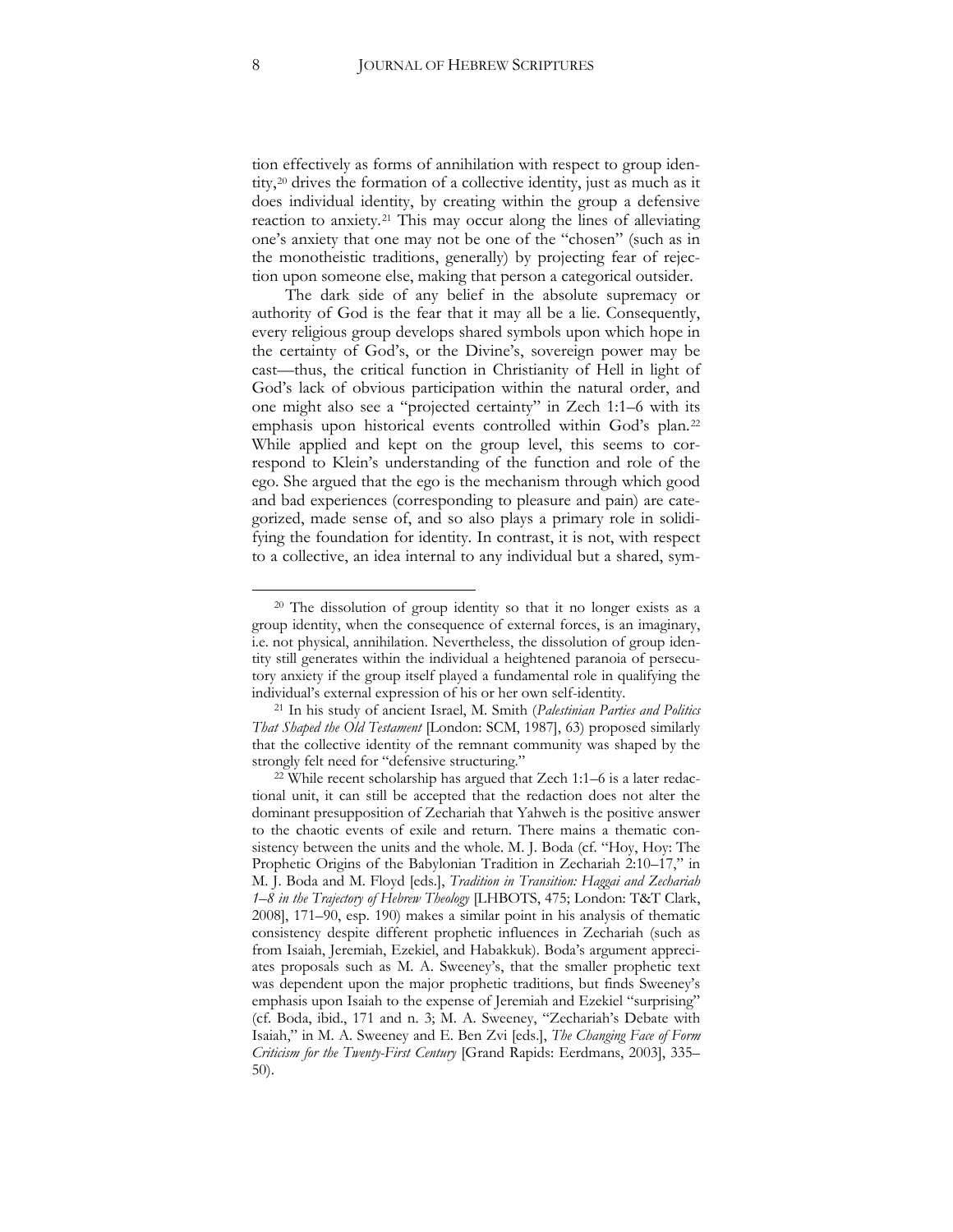bolic object, material or immaterial, that fulfills a similar function to the ego.[23](#page-9-0) It does this by imposing itself upon the same group that has legitimated the object's status as a powerful symbol. In Zech 1– 8,[24](#page-9-1) one shared symbol or ideal upon which the identity of the remnant community is based is the centrality of Jerusalem as the seat of divine power and order. "Therefore, thus says Yahweh, 'I have returned to Jerusalem...'" (Zech 1:16).

Klein argues that this impact is measured through categorization of good and bad experiences, a fundamental basis that has continued to inform recent social-psychological studies.[25](#page-9-2) When experiences, good or bad, are major events or reflect the exchange of critical information they are central to a group's dominant discourse, which mediates intersubjective relationships between members and between members and outsiders.[26](#page-9-3) Good experiences are distinguishable from bad experiences generally because they are perceived to be central or beneficial to the order of the group.[27](#page-9-4) Alternatively, bad experiences—whether in the cognitive, emotional, or motivational spheres—are those that threaten the order central to the individual's or collective's identity. This distinction

 $\overline{a}$ 

<span id="page-9-2"></span><sup>25</sup> Experiences define individual and collective identities because they are either internalized or projected as defenses against anxiety (cf. Klein, *Envy and Gratitude*, 6). Consequently, they are categorized according to what impact they have upon the group's identity.

<span id="page-9-3"></span><sup>26</sup> Cf. O. David and D. Bar-Tal, "Sociopsychological Conception of Collective Identity: The Case of National Identity as an Example," *Personality and Social Pscyochology Review* 13 (2009), 354–79 (372).

<sup>23</sup> Cf. Klein, *Envy and Gratitude*, 4, 5, 238.

<span id="page-9-1"></span><span id="page-9-0"></span><sup>24</sup> Several have argued that this collection together with Haggai comprises a temple-building text. Cf. C. L. Meyers and E. M. Meyers, *Haggai, Zechariah 1–8 (ABD,* 25B; Garden City, NY: Doubleday, 1987), lxviii; M. J. Boda, "Messengers of Hope in Haggai-Malachi," *JSOT* 32 (2007), 113–31 (116–17). While Zech 3 is formally different from the rest of Zech 1–6, M. Stead offers a convincing argument that its difference lies in authors adoption of the patterning of the divine-council scene in Isa 6 (see *The Intertextuality of Zechariah 1–8* [LHBOTS, 506; New York: Bloomsbury, 2009], 46–47). But compare C. Jeremias, *Die Nachtgesichte des Sacharja. Untersuchungen zu ihrer Stellung im Zusammenhang der Visionsberichte im Alten Testament und ze ihrem Bildmaterial* (Göttingen: Vandenhoeck & Ruprecht, 1977), 201–3.

<span id="page-9-4"></span><sup>27</sup> David and Bar-Tal's comments on national identity (ibid., 361), as a collective identity centered around the shared object of the *idea* of an autonomy political body, may help clarify the important, stabilizing role of identity. "[I]dentification with a nation links the individual to a unique culture and language and to a positive reference group that is connected to the past and future. In this way it renders to individual's beliefs and deeds significant historical perspective and gives them a sense that their community has existed before them and will continue to exist after them. In addition, at the same time, affinity to the nation lends a meaning to the social and political order into which individuals are born or live because institutions, laws, norms, and roles derive from the social political definitions of nation-states."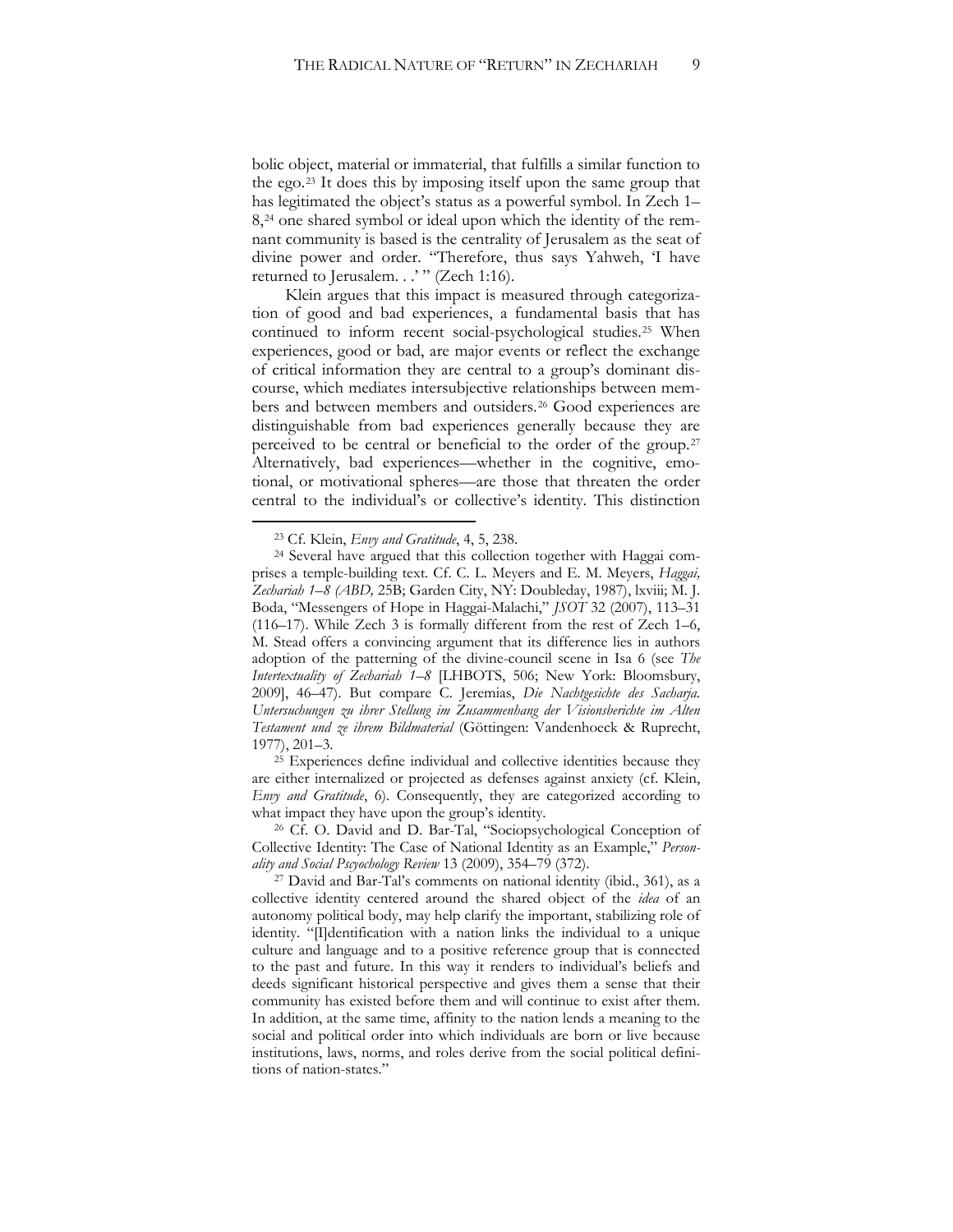between good and bad experiences, consequently, is the fundamental basis upon which the distinction between in- and outgroups, as well as their corresponding prejudices, is based.[28](#page-10-0)

In their study of prejudice, C. Crandall and A. Eshleman put it this way, "[B]ad people deserve bad treatment."[29](#page-10-1) That is, identities, upon which such distinctions are based fundamentally, are constructed through actions or performances of projection or introjection of bad and good experiences. In this sense, projection and introjection are expressions of an internal desire for uniqueness and distinction in the formation of a collective identity.[30](#page-10-2) They are actions that at their most basic level shape the contours of the ingroup by imposing upon the social world an elementary and overly dichotomized typology, *I am not you.*

#### **RETURN AS AN ACT OF IDENTITY**

Identity is a performance. It is always in motion, constantly adapting to the changing needs of the individual or group.[31](#page-10-3) Or, *I'm not the same person today that I was yesterday.* Consequently, collective stability demands a consistent shared object or symbolic ideal upon which the idealized stability of the group may be cast. This may be, for example, the cross for Christians, the Torah for Jews, or the "groin grab" practiced by rappers to evoke sentiments of strength, virility, and confidence. For every collective identity, a shared object—which in psychoanalytic and social senses can be an idea, object, institution, or symbol—presents a consistent and recognizable "anchor" against which each new experience may be measured, and also against which the group may set the goals for coor-dinated activity.<sup>[32](#page-10-4)</sup>

<span id="page-10-0"></span><sup>28</sup> This distinction is a consequence of an instinctual need to create order within the world. David and Bar-Tal (ibid., 363) briefly discuss this point, but see also the larger work of H. Tajfel in *Social Identity and Intergroup Relations* (European Studies in Social Psychology; Cambridge/New York: Cambridge University Press; Paris: Maison des sciences de l'homme, 1982).

<span id="page-10-1"></span><sup>29</sup> C. S. Crandall and A. Eshleman, "A Justification-Suppression Model of the Expression and Experience of Prejudice," *Psychological Bulletin* 129/3 (2003), 414–46 (428).

<sup>30</sup> David and Bar-Tal, "Sociopsychological Conception," 363.

<span id="page-10-3"></span><span id="page-10-2"></span><sup>31</sup> David and Bar-Tal (ibid., 363) offer a similar proposal in their discussion of "national space." But this idea is true for a variety of social identity expressions such as gender, as J. Butler argued effectively in *Gender Trouble: Feminism and the Subversion of Identity* (Routledge Classics; New York: Routledge, 2006), *passim*.

<span id="page-10-4"></span><sup>32</sup> David and Bar-Tal ("Sociopsychological Conception," 363) write that coordinated collective activity stands on two bases: "One is the ability to set superordinate goals that are shared by the nation's members . . . and the second is the ability to act in ways that allow for the achievement of these goals."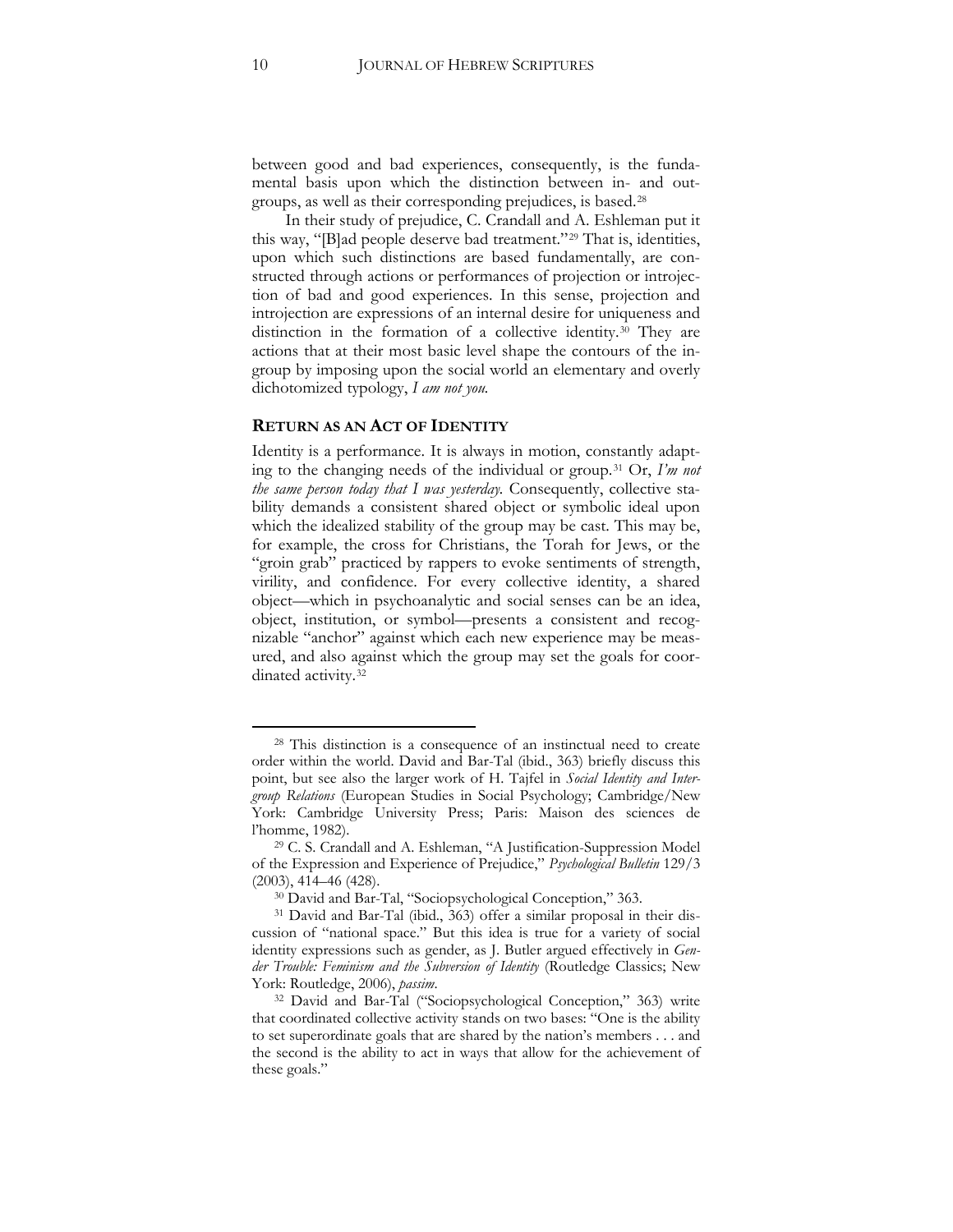In Zechariah, the ideal of a restored religious-national identity, symbolized by the Jerusalem temple and the leadership of the cult, was the basis against which the experiences of the remnant community were measured and categorized as good or bad (cf. Zech 8:1–17).[33](#page-11-0) Moreover, the ideal of a restored social-religious-political body under the authority of Yahweh provided the basis for coordinated activity on the part of the community (cf. 1:16–17; 2:7–9, 10– 16).[34](#page-11-1) The importance of this "restored body," identifiable by its relation to the temple, is measured in its ability to effectively preserve the community from annihilation, both figurative, in terms of the perseverance of the collective identity, and literal, in terms of the livelihood of the individuals that constitute the body.

And we would do well to briefly remind ourselves that in Zechariah, the events of the exiles were seen as a cause of the anxiety-producing situation, the loss of political authority and control over the land and its surplus. Note for particular example the following passage, which introduces the "positive" side of the experience of exile: the events created space and possibility for restoration, a concept that may be best defined as the "return" of authority and land.

The made their hearts adamant in order not to hear the law and the words that the LORD of Hosts had sent by his spirit through the former prophets. Therefore great wrath came from the LORD of Hosts. Just as, when I called, they would not

<span id="page-11-0"></span><sup>33</sup> Contra W. Beuken (*Haggai-Sacharja 1–8: Studien zur Überlieferungsgeschichte der frühnachexilischen Prophetie* [Assen: Van Gorcum, 1967], 28–35), Stead maintains that there is not sufficient evidence to conclude that Zech 1–8 was not written in the sixth century BCE (*The Intertextuality of Zechariah 1–8*, 55–56). This position is supported by P. Reddit (cf. "The King in Haggai-Zechariah 1–8 and the Book of the Twelve," in M. A. Sweeney and M. H. Floyd [eds.], *Tradition in Transition: Haggai and Zechariah 1–8 in the Trajectory of Hebrew Theology* [LHBOTS, 475; London: T&T Clark, 2008], 57). Yet see the work M. A. Sweeney, which argues that the redactional units of Zechariah cannot be limited to a single community (in *The Twelve Prophets. Vol. 2, Micah, Nahum, Habakkuk, Zephaniah, Haggai, Zechariah, Malachi* [Berit Olam; Collegeville: Liturgical Press, 2000], *passim*).

<span id="page-11-1"></span><sup>&</sup>lt;sup>34</sup> It may be safely inferred that the presence of Yahweh "in the midst of the people" makes possible the different promised actions, found through Zech 1–8, on the part of Yahweh. R. Brown's (cf. *Group Processes: Dynamics Within and Between Groups* [Oxford/Malden, MA: Blackwell, 2001], 19, 28, 71) definition of coordinated activity as a type of mutual dependence that necessitates a concrete connection among collective members may support this argument that the temple, as a shared symbol in which Yahweh dwelled, offered the concrete connection for the community's mutual dependence. The prophet's emphasis on coordinated action as expressive of collective identity seems to have been conducted in resistance to the prevailing normative order. But note Klein: "[e]xcessive idealization denotes that persecution is the main driving force" (*Envy and Gratitude*, 192).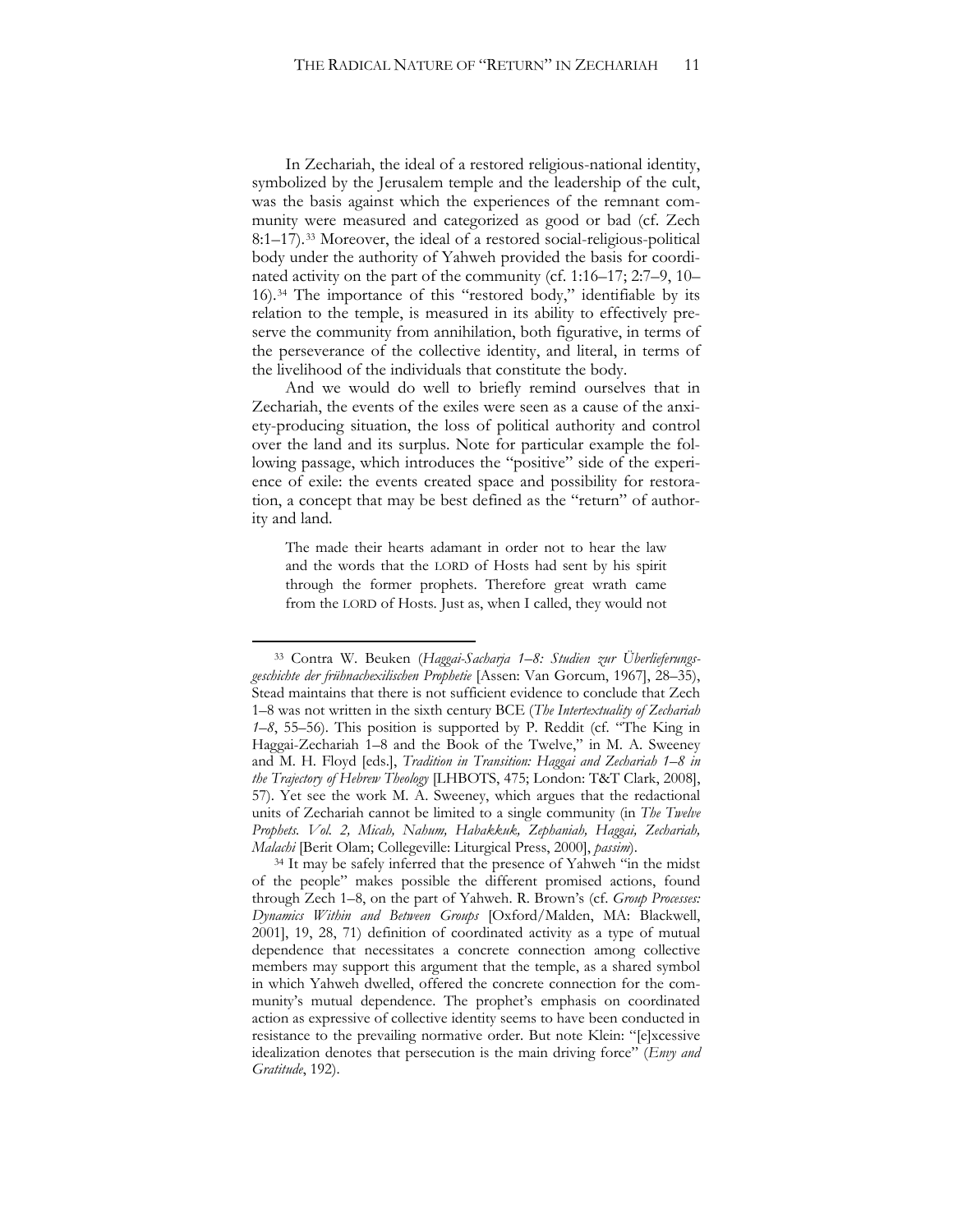hear, so, when they called, I would not hear, says the LORD of Hosts, and I scattered them with a whirlwind among all the nations that they had not known. Thus the land they left was desolate, so that no one went to and fro, and a pleasant land was made desolate. (Zech 7:8–14 NRSV)

Return denotes a change of orientation in one's current inter-relational position or interpersonal experience, either of which can be prompted in response to a person or idea as "object" toward which one faces.[35](#page-12-0) It means a reparation of relationship to an "other," person or ideal. "The Hebrew concept of repentance is linked to the root *shuv*, which means *turn* and, most often, *return*. The mending of words and of signs and their meanings is a kind of returning. *Teshuvah* is translated as repentance or penitence, but it is not identical to the more familiar Christian concept. Most of all, *teshuvah* signifies a way of return in relationship with God."[36](#page-12-1)

Employed heuristically, Klein's theory exposes in Zechariah some of the text's inherent assumptions regarding socially legitimated, or "proper," parameters for identity expression, the intent of which was to solidify collective identity by internalizing positive self-attributes and projecting negative ones upon the "other." The textual emphasis upon material construction as concretization of privatized space suggests that the fear of anomy was ever-present in the collective mind. A translated application of Klein's theory helps show that the emphasis upon the city and temple in Zech 1–8 is less about the city and temple as physical space and object, or physical boundaries, and more about expressed desires for selfpreservation—preservation through control of the environment made in support of an emerging monotheistic identity. The city and its temple represent physically the boundaries that strengthen the internal cohesion of the community.[37](#page-12-2) The prophet's vision for restoration was based largely on those actions taken toward social cohesion. Such that the attributes of a restored "state" reflect those that increasingly characterized the community as it defined itself in distinction from other peoples and communities. In addition, the characteristics of the vision itself as well as its formative process are consistent with A. Stein's observation that

external conflict does increase internal cohesion under certain conditions . . . The external conflict needs to invoke some

<span id="page-12-0"></span><sup>35</sup> D. Petersen observes similarly in *Haggai and Zechariah 1–8: A Commentary* (OTL; Philadelphia: Westminster, 1984), 131.

<span id="page-12-1"></span><sup>36</sup> R. Gibbs, *Why Ethics?* (Princeton: Princeton University Press, 2000), 308.37 Kenzle makes a similar point when she writes, "[B]oundaries may

<span id="page-12-2"></span>also help to strengthen a group's cohesion. By demarcating a group's 'place' in the environment, a boundary becomes a symbol of the social group and may function to reinforce its identity" ("Enclosing Walls," 200).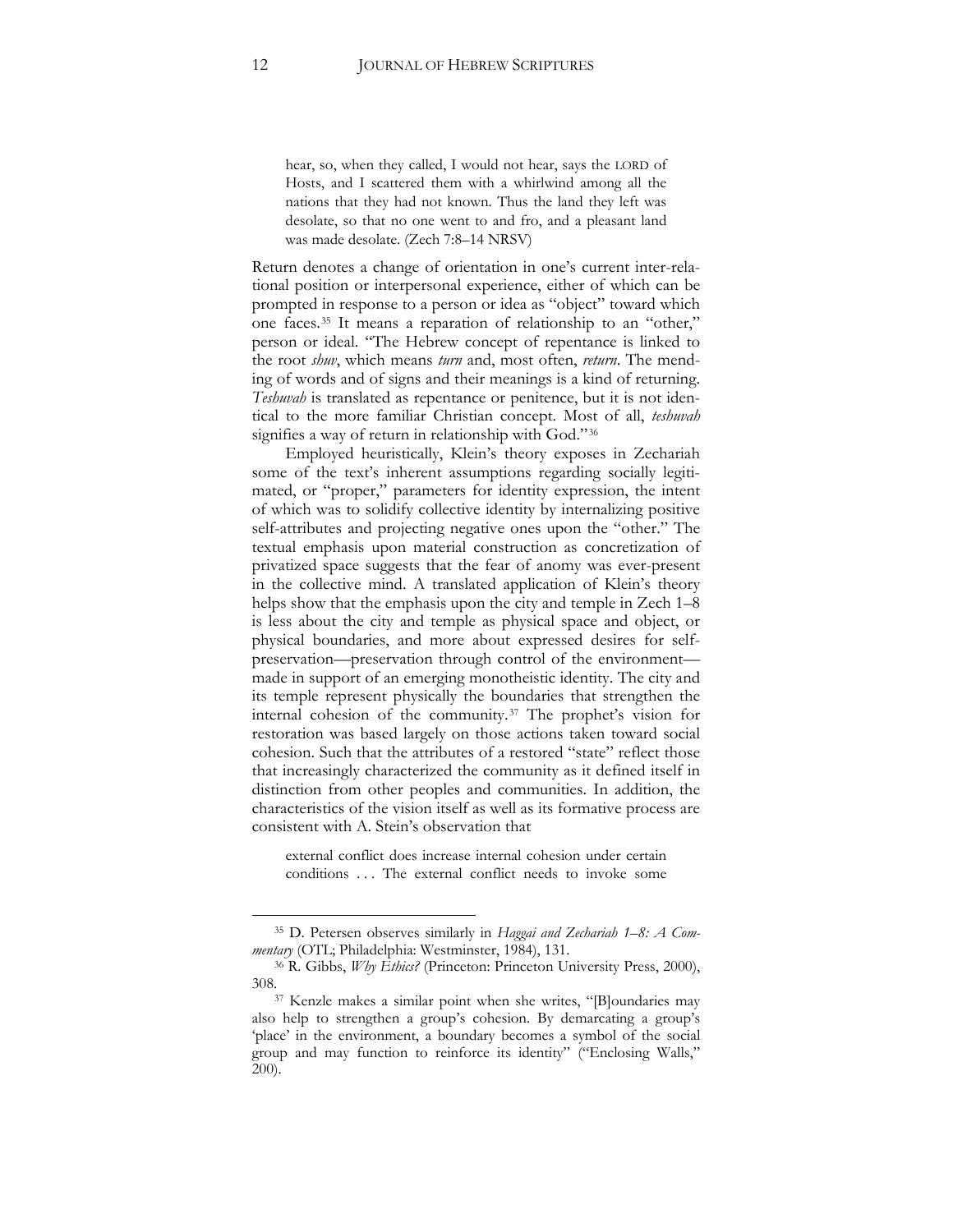threat, affect the entire group and all its members equally and indiscriminately, and involve a solution . . ."[38](#page-13-0)

"Return" as the prerequisite for restoration was the prophet's solution, and one consistent with the larger prophetic tradition.

Such religious and political boundaries marking the contours of restoration were necessary for social cohesion, according to Zechariah. Collective expression, or strategies, of those contours might be made in a general sociological sense as along the lines of, we are who we are because we are not them. Or in more monotheistic vocabulary, we are who we are because God has chosen us to be separate, distinct from you.[39](#page-13-1) The collective, monotheistic identity in Zech 1–8 broadcasted the cultic structure as the model best equipped to preserve order in a "chaotic" world and provide strong social cohesion.[40](#page-13-2) In that, Zechariah is clearly drawing upon

<span id="page-13-0"></span><sup>38</sup> A. A. Stein, "Conflict and Cohesion: A Review of the Literature," *Journal of Conflict Resolution* 20 (1976), 143–72 (165).

<span id="page-13-1"></span><sup>39</sup> See also the larger argument on the origin and development of monotheism in Cataldo, *Breaking Monotheism*. While there is some debate concerning the origin of the material that constitutes Zech 1–6, most scholars have tended to accept that the bulk of the "night visions," which comprise chs. 1–6, come either from the pen of the prophet or from the time in which the prophet is thought to have been active (cf. the discussion in Stead, *The Intertextuality of Zechariah 1–8*, 43). While some, recently E. J. Tigchelaar, *Prophets of Old and the Day of the End: Zechariah, the Book of Watchers and Apocalyptic* (Leiden: Brill, 1996), 16–19; A. S. van der Woude, "Zion as Primeval Stone in Zechariah 3 and 4," in W. Claasen (ed.), *Text and Context: Old Testament and Semitic Studies for F. C. Fenshame* (Sheffield: JSOT Press, 1988), 237–38, have argued that Zech 3:1–10, for instance, was a later addition to the text, based on its linguistic structure, Stead provides a convincing argument that the formalistic differences were not grossly outside the linguistic style of the author and were, in fact, the adoption of different sources—a point that J. Tollington (*Tradition and Innovation in Haggai and Zechariah 1–8* [LHBOTS, 150; Sheffield: Sheffield Academic Press, 1993], 99) and D. Lipton (*Revisions of the Night: Politics and Promises in the Patriarchal Dreams of Genesis* [LHBOTS, 288; Sheffield: Sheffield Academic, 1999], 115–44) support.

<span id="page-13-2"></span><sup>40</sup> Crandall and Eshleman describe this general type of phenomena in the following way, "This anxiety can create cognitive biases, intensify emotion reactions, and enhance the expression of prejudice by creating a negative emotional state that can be attributed to the out-group target" ("Justification-Suppression Model," 413). Klein, to return to our wayward maiden defines this as projection. She writes, "Projection . . . originates from the deflection of the death instinct outwards and in my view it helps the ego overcome anxiety by ridding it of danger and badness. Introjection of the good object is also used by the ego as a defense against anxiety" (*Envy and Gratitude*, 6). If the ego is that which most immediately controls though and behavior within the individual, in terms of a collective, the ego, as trauma psychologist R. Leys has effectively argued (cf. *Trauma: A Genealogy* [Chicago: University of Chicago Press, 2000]), can be identified through collective orientation around a shared object or ideal,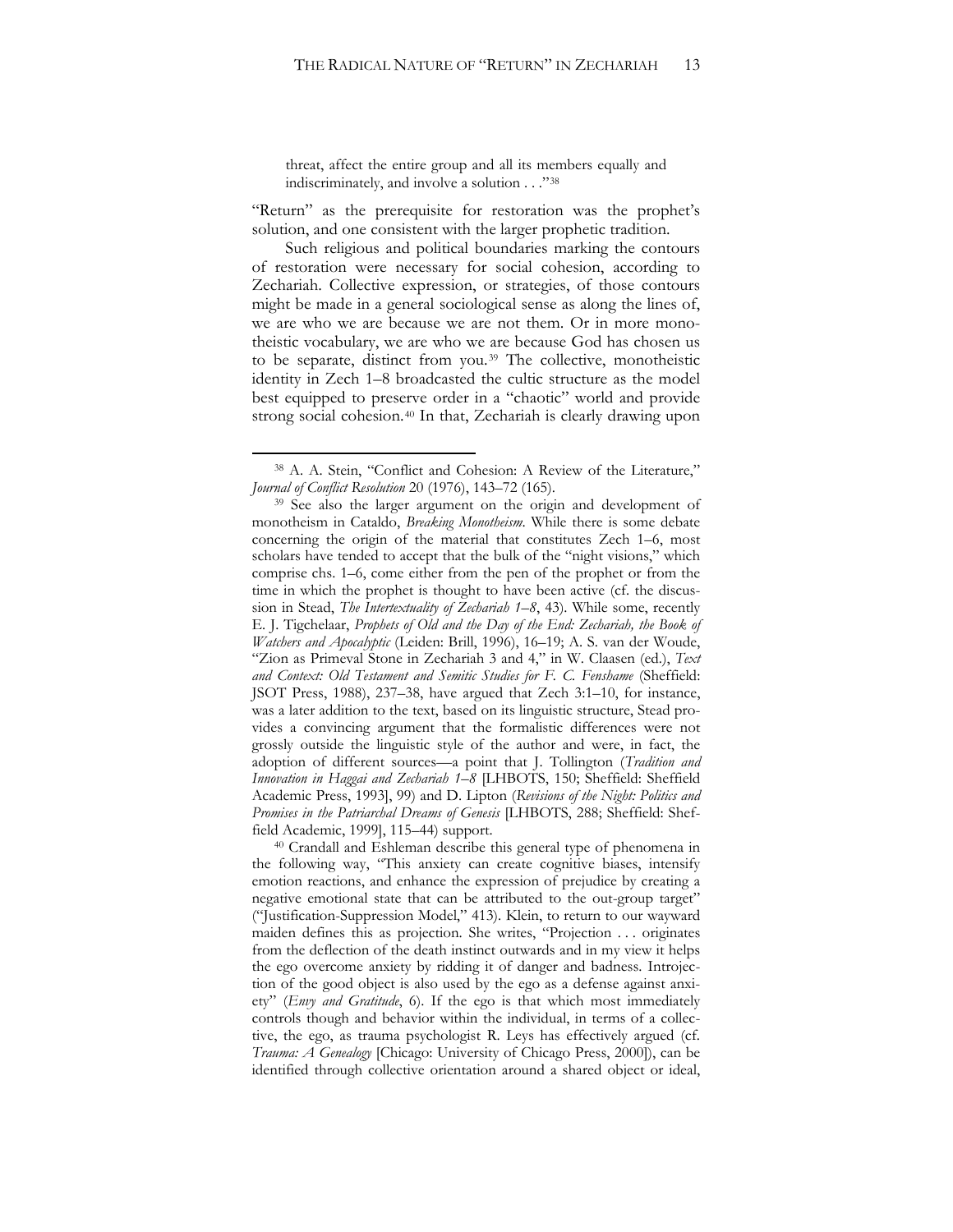the symbolic tradition—one characterized by a strong emphasis upon boundaries articulated in the law—in which one finds works such as Amos and Jeremiah, exhibiting, as M. Stead notes, "an increasing mythologization of [religious] symbol objects and symbolism."[41](#page-14-0) By enforcing boundaries between member and nonmember the force of social cohesion would, the text implies, both delineate the boundaries of the community's collective identity and create within those boundaries the necessary space for restoration.[42](#page-14-1) Because anomy was best represented in the form of exile (cf. Zech 1:5–6)—and the biblical texts treat the exile as a complete destruction of the dominant social-political order in Judah—restoration presupposed the authority of Yahweh as the author of exile who had the power to create law out of anomy. This ability and power, however, required strict boundaries between member and non-member. Yahweh's power in preserving a stabilized world was only as good as the member's commitment to obedience.

Zech 1:3–4 alludes to this importance of boundary distinction in confirmation of divine power as well, which can be summed up as "self-preservation followed by utopian aspiration," when the prophet commands his implied audience to return to Yahweh and not be "like your ancestors." Restoration, in Zechariah, requires an active expression of collective identity, a clear affirmation of community boundaries, that points symbolically to the authority of Yahweh. It was a utopian ideal thought to "fix," through the creative act, the destructive effects of the exiles. In this sense, D. Petersen is correct when he thematically links the command to return in Zech 1:3 with the prophetic admonition in Isa 44:22 and the communal laments in Pss 126:4 and 85:5.[43](#page-14-2) His argument that "return" was part of the liturgical language of the exilic and postexilic periods, however, is correct *if* we add this simple qualification: the "Yahwistic community"[44](#page-14-3) was a minority community within the larger social-political context of Yehud. Its "liturgy" was a ritualizing act, a defensive mechanism whose purpose was to establish *and preserve* boundaries of the community's collective identity.

one that resides at the base of a collective identity and that defines the coordinated actions and experiences of the collective.

<span id="page-14-0"></span><sup>41</sup> As noted by Stead, *The Intertextuality of Zechariah 1–8*, 4, 46. See also S. Niditch, *The Symbolic Vision in Biblical Tradition* (Chico, CA: Scholars Press, 1983), 74.

<span id="page-14-3"></span><span id="page-14-2"></span><span id="page-14-1"></span><sup>42</sup> E. Durkheim's articulation of what constitutes a "moral" community—when "moral" refers to those things that preserve the order of a group—is helpful in demonstrating why identity is primary above any collective goal, idealized or real (see *The Elementary Forms of Religious Life* [Oxford: Oxford University Press, 2008], 45–46).

<sup>43</sup> Petersen, *Haggai and Zechariah 1–8*, 131.

<sup>44</sup> Cf. ibid., 120.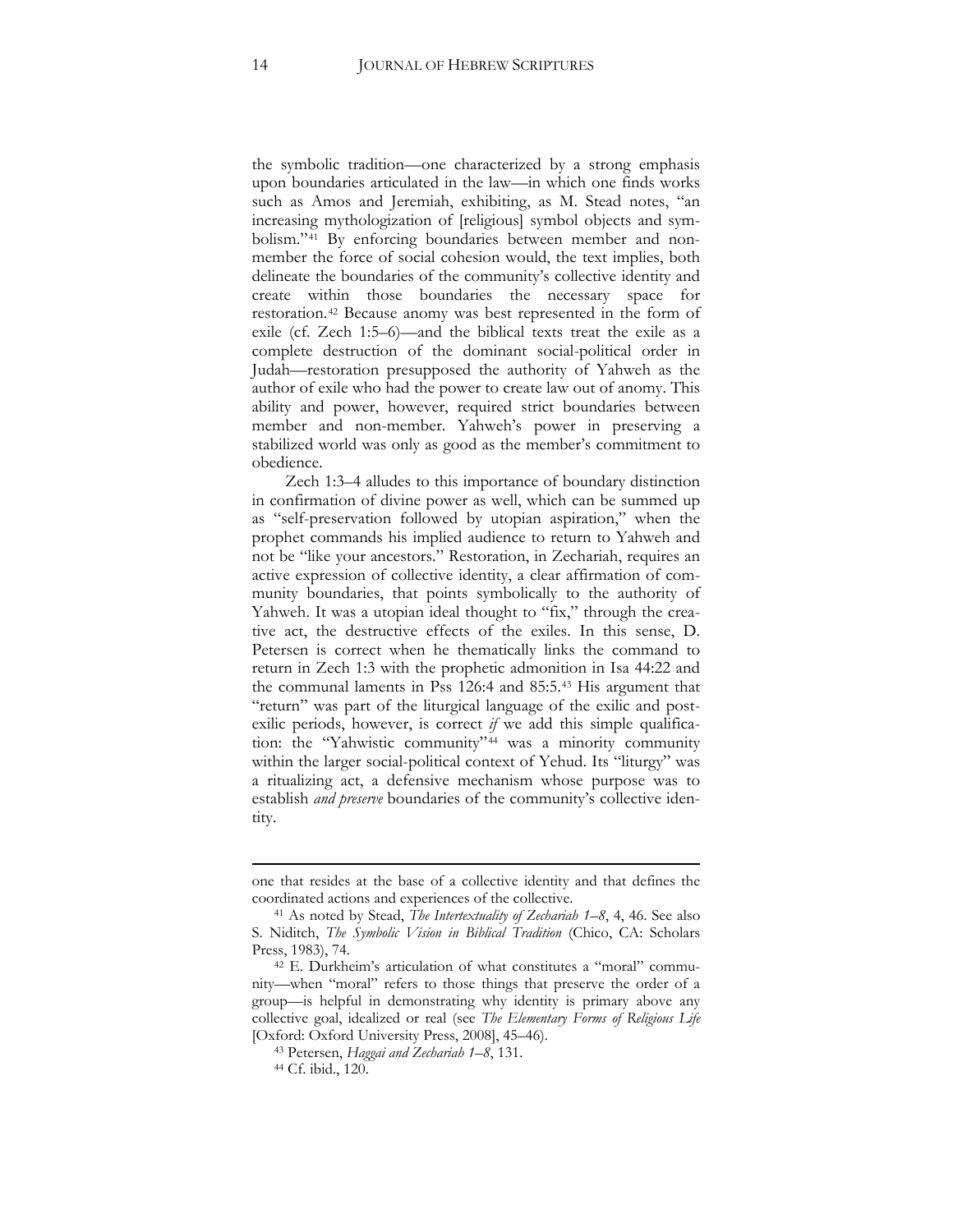On that last point, the parallel of Zechariah's admonition with that found in the book of Joel is striking.*4F* <sup>45</sup> Compare, especially, with Joel 2:12 שבו עדי בכל־לבבכם ובצום ובבכי ובמספד. Here the return must be accompanied by fasting, weeping, and wailing. These actions invoke a ritualization of the return including the attitude and behaviors that must be repeated for the purpose of external recognition. The emphasis is not upon weeping and wailing for the sake of religious contrition but upon what the actions facilitate: legitimating Yahweh as the shared object of desire and the source of collective fulfillment, which is found in the unthreatened stability the community.<sup>46</sup> One weeps and wails because doing so gives one what one wants (cf. Joel 2:23–27)—the very drive behind ritualization generally! The modern parallel, of course, is found in the Catholic practice of confession. One does not go to confession because one particularly enjoys the act of self-exposure itself but for what enduring the act permits: the certainty of salvation.

In our Zechariah-Joel paradigm, weeping and wailing collectively emphasizes in negative the desired order of the community, which the return of Yahweh to the people, as part of restoration, is meant to symbolize (cf. Joel 2:15–17). This collective concern helps answer our second question, from above. Yahweh is the symbolic representation of the ideal social-political normative—a restored "world" in which the community by virtue of its relationship to Yahweh is central among the peoples in the land (cf. Joel 2:27). In Joel 2:19, the consequence of return is material: "I am sending you grain, new wine (**יצהר**), and fresh oil (**יצהר)**, and you will be satisfied (שבע)." *shb*' can be translated as "satiate" or "satisfy" in the

 $\overline{a}$ 

<sup>46</sup> As Wörhle describes, the background of Joel was economic distress under the demands of the Persian empire (ibid., 135).

<sup>45</sup> J. Kessler suggests that a number of the minor prophets pulled from a common core of motifs surrounding the dissonance between what were present disappointments in reality compared to "grandiose visions of past and future" (cf. "Tradition, Continuity and Covenant in the Book of Haggai: an Alternative Voice from Early Persian Period," in M. A. Sweeney and M. H. Floyd [eds.], *Tradition in Transition: Haggai and Zechariah 1–8 in the Trajectory of Hebrew Theology* [LHBOTS, 475; London: T&T Clark, 2008], 30–33). If that is correct, then the strength of a parallel between Zechariah and Joel would be made stronger. J. Wöhrle argues that Joel was added to the Book of the Twelve, along with Nahum, Haggai, Zechariah, and Deutero-Isaiah during the later Persian Period—a redaction he identifies as Foreign-Nations-Redaction I (see "Joel and the Formation of the Book of the Twelve" *BTB* 40/3 [2010], 127–37 [135]). If Wöhrle is correct, then an analysis of the entire Book of the Twelve as reflecting later Persian Period concerns would be possible. In the very least, his argument would support a comparative analysis between Joel and Zechariah.

<sup>47</sup> In Micah 6:15, the term denotes fertility or a valuable product. Its use in Joel, together with the following יצהר suggests not that the basic requirements of the people will be met but that abundant wealth shall be restored.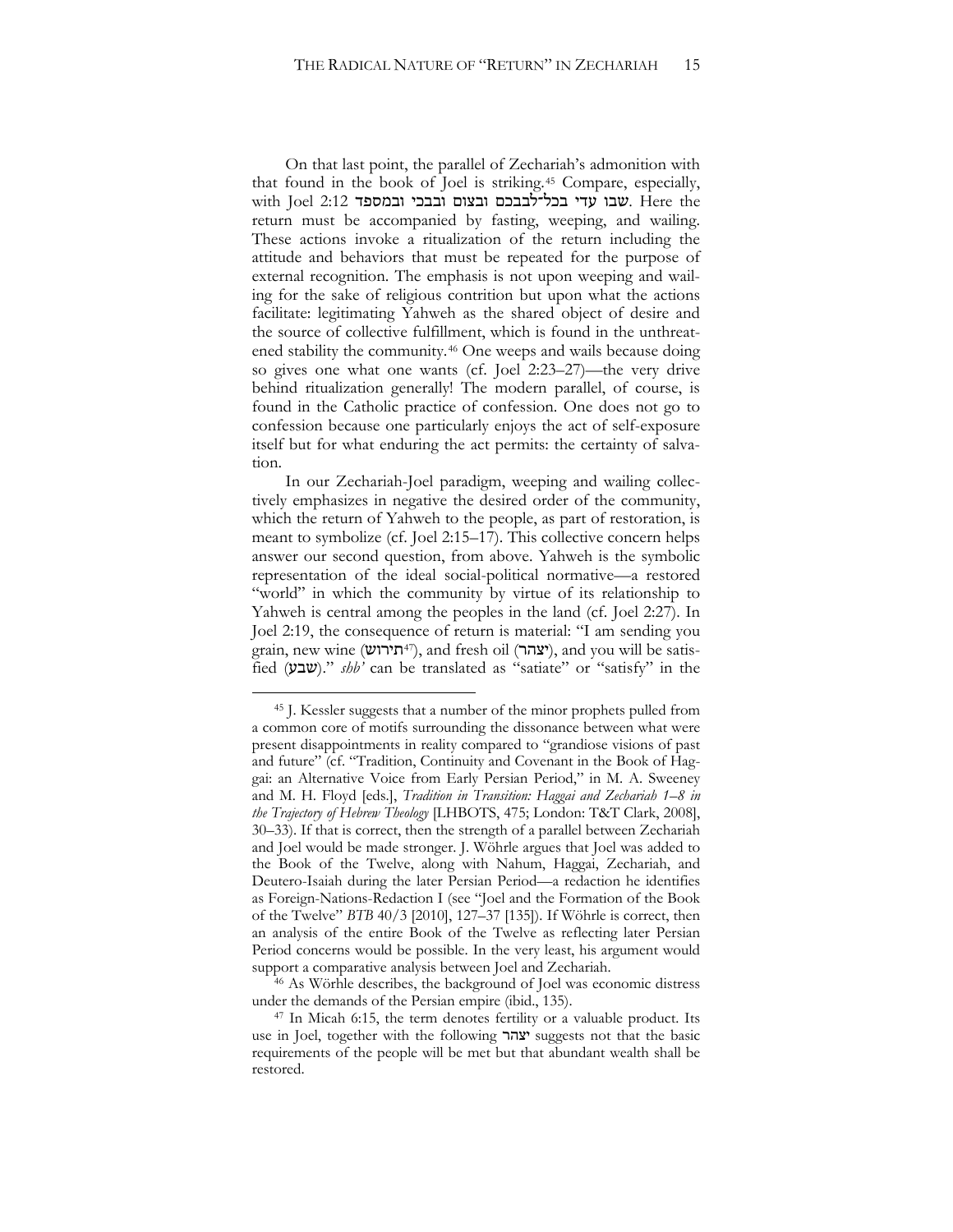pragmatic sense (cf. Pss 37:19; 59:16) or in the fulfillment of desire (Ezek 16:28–29; Jer 50:10; Isa 53:11). Likewise, the command in Zechariah must be read along with the promises in the following three visions: "My cities shall again overflow with prosperity; the LORD will again comfort Zion and choose Jerusalem" (1:17); "[B]ut these artisans<sup>[48](#page-16-0)</sup> have come to terrify them, to strike down the horns of the nations that lifted up their horns against the land of Judah to scatter its people" (1:21 NRSV, 2:4 HB); and the multivalent passage, "And I will be to it, says Yahweh, a wall of fire surrounding it" (2:9). Regarding the horns referred to in 2:1–4, Petersen correctly notes that the horns, regardless of their specific identifications, symbolize as a category nations, an interpretation attested to elsewhere in the Bible (cf. Jer 48:25; Deut 33:17).[49](#page-16-1) In addition, 2:2 lists Judah, Israel, and Jerusalem as those having been scattered. All told, this list denotes completeness, from north to south with Jerusalem as the symbolic *axis mundi*.[50](#page-16-2) The "artisans" who come are called upon to cut down the nations (horns) that scattered Judah. If these horns represent, on a more literal level, the horned altar then their being cut down, along with their symbolic meanings as foreign nations, turns the certainty of the altar, and the stability that it represents, upon its head.

With the action of the artisans against the horns, the earth no longer dwells in tranquility. The state of balance that had existed is now distributed by Yahweh, with results that will work themselves out in the ensuing visions. What is important to note is that the action which destroys equilibrium is itself an action of destruction.<sup>[51](#page-16-3)</sup>

Despite his concern for finding purpose in the text, there is something eerily familiar in Petersen's statement, if one is familiar with S. Žižek's work, particularly where Žižek argues that a true revolution must be essentially violent without a predetermined outcome. It must disturb the basic structure of the social-political space with the intent solely of breaking that structure down and waiting to see

<span id="page-16-0"></span><sup>48</sup> While the NRSV translates חרשים as "blacksmith" the term also denotes workers of wood, stone, and other materials, a point that Petersen also makes (see *Haggai and Zechariah 1–8*, 64).

<sup>49</sup> Ibid., 162–63.

<span id="page-16-2"></span><span id="page-16-1"></span><sup>50</sup> See also ibid., 163. It's interesting to note that the four horns and the three locations may be added up to seven to suggest that the scattering *and the restoring* were acts within a complete process. While this interpretation would be consistent with the argument being made in this article, without strong support for that interpretation one should note the possibility but not build a case on it. If the horns of Zech 2:1–4 are the horns of the altar, then this interpretation may have further support and establish the ritualistic element of the collective response to the restorative promise of Yahweh.

<span id="page-16-3"></span><sup>51</sup> Ibid., 166.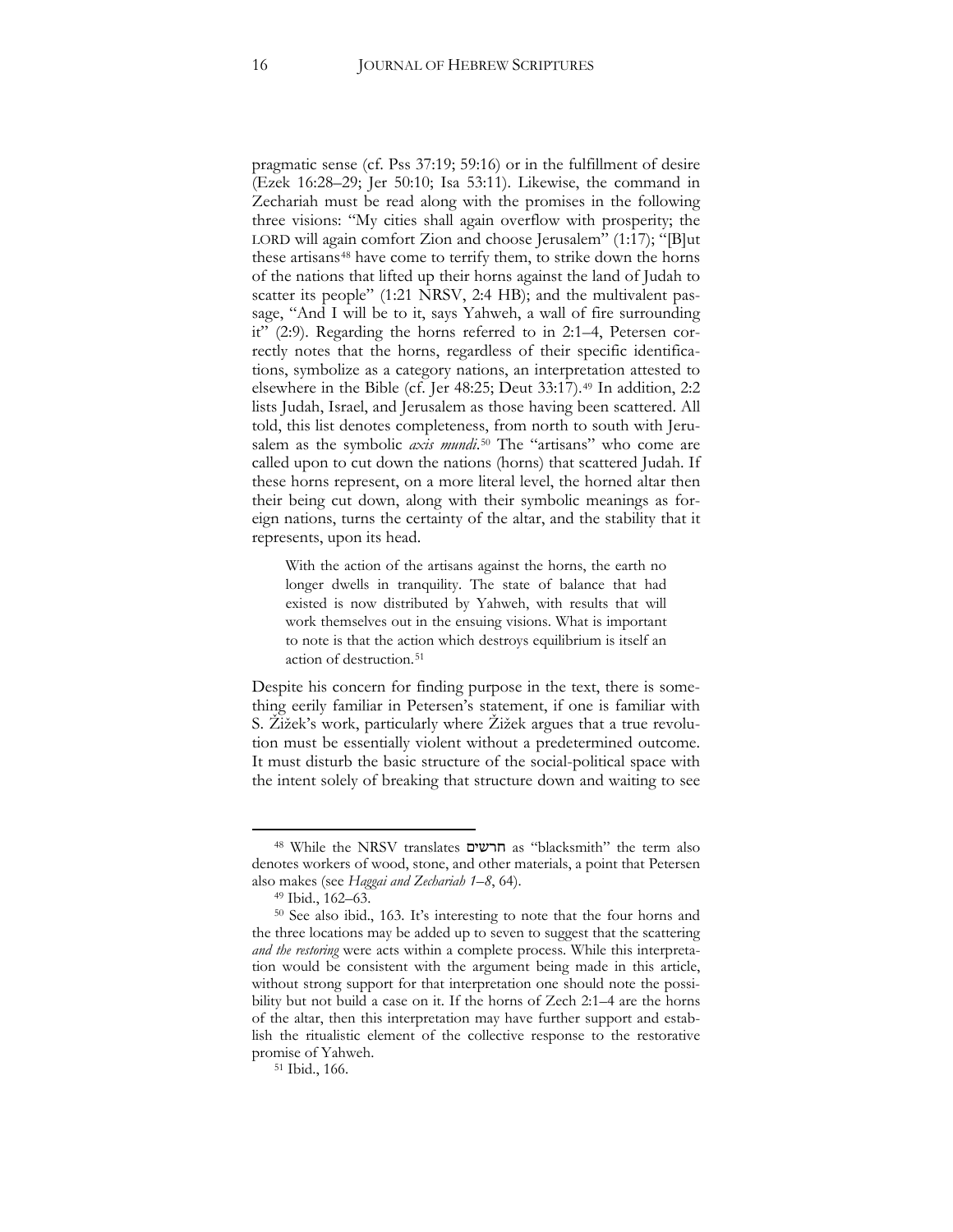what develops out of the ruins naturally.<sup>[52](#page-17-0)</sup> But Petersen is perhaps too gracious in his assessment of the destructive acts symbolized by the artisans. The understanding of "return" in Joel, and we should include Zechariah here, is caught in a morass of uncertain expectations and desires.[53](#page-17-1) Both texts idealize a "golden age" of the past where Yahweh was central. Both also realize that a stabilized society necessitates structural change in the social-political space. And anyone who knows much about the past of Judah knows that both texts convey utopian desires: what they envision *never* existed. Still, their utopianism is shackled to an attitude of restoration in which institutions and structures of the past, from a so-called "Golden Age," are what comprise the constellation of social-political space. We see this, for instance, when Zechariah states, "Yahweh will inherit Judah as his portion in the holy land, and will again choose Jerusalem" (2:16). Yet what really must take place if the remnant community is to constitute the core of a "restored Israel" (but really a new social-political body) is a revolution that disrupts the infrastructure and clears the way for a *new* one.[54](#page-17-2) That this does not happen in the social-political sphere, that it can only take place as a series of internal events and actions within the *religious* ideology of the community, which produced the strict form of monotheism that is associated with this time,<sup>[55](#page-17-3)</sup> tells us that the community did not have the ability to enact broad social-political change consistent with its vision of restoration. The subsequent response is one with which we have become quite familiar. The community's emphasis upon utopian restoration has been preserved nearly whole cloth in Judaism, and a similar sense of it has been translated into the eschatological Heaven of Christianity and the Paradise of Islam: divine creations of absolute peace and equilibrium, or stability and the fulfillment of desire. Where each of these is nearly identical is in its emphasis upon articulating a normative of what the world should be. According to D. Karp, this tendency is common in utopian thinking:

The "utopian" mode of thought starts by fleshing out a normative position and uses this position to arrive at prescriptions or conclusions about the descriptive world. When one trans-

<span id="page-17-0"></span><sup>52</sup> S. Žižek, *In Defense of Lost Causes* (London/New York: Verso, 2008), 151.<br><sup>53</sup> See again Kessler's description of the dissonance resulting from the

<span id="page-17-1"></span>reality of the context and the grandiose vision the community had for it in "Tradition, Continuity," 30–33.

<span id="page-17-2"></span><sup>54</sup> In that sense, Boda's suggestion that Zech 2:12–13 draws upon Ezekelian tradition as a model for a restored society doesn't go far enough ("Hoy, Hoy," 176–78).

<span id="page-17-3"></span><sup>55</sup> The phrase כל־הארץ על־אדון in Zech 4:14 is one example of the growing monotheistic fervor. See also the larger work of Cataldo, *Breaking Monotheism*, which describes the development of strict monotheism in response to an increasingly dissonant social-political context.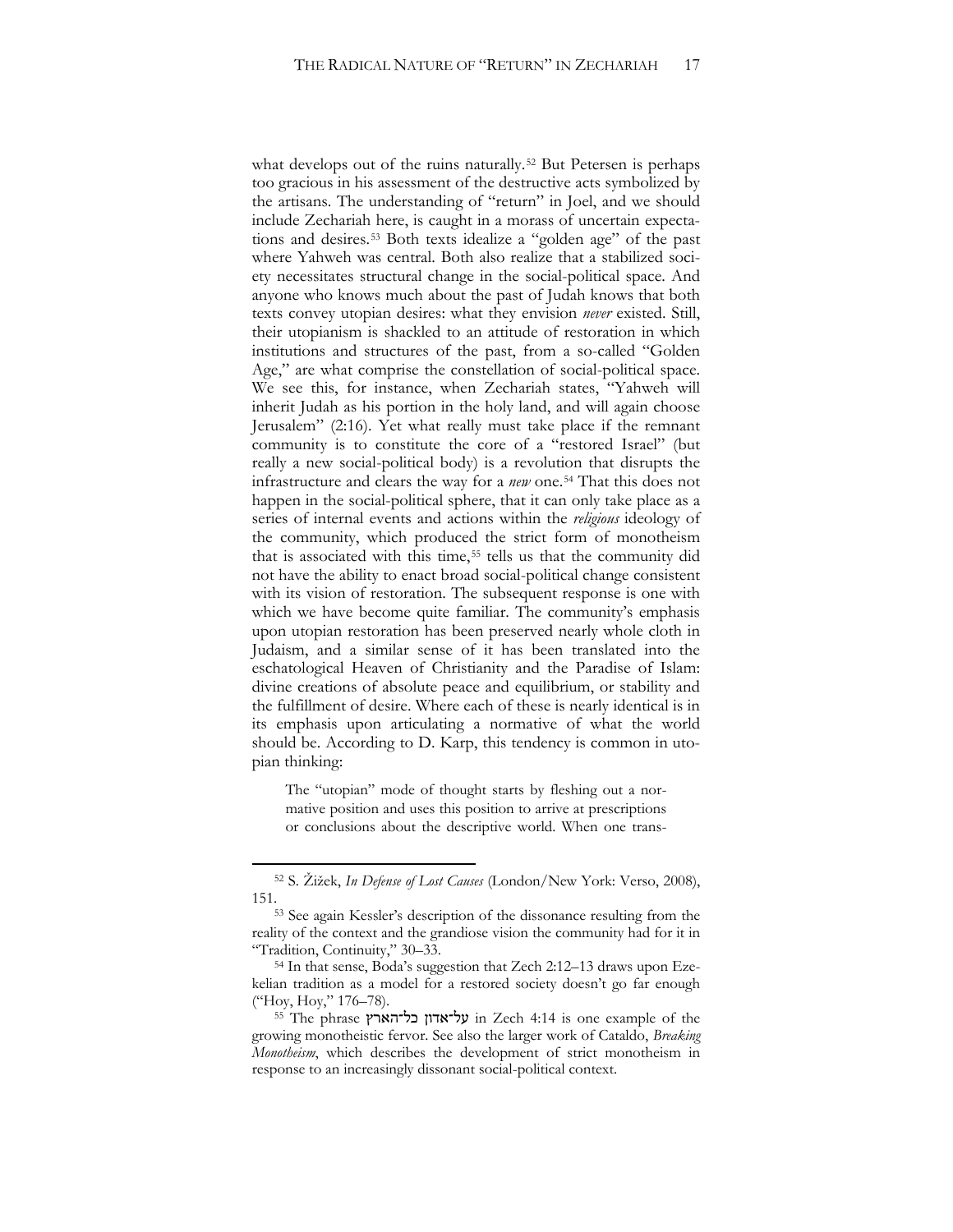lates this mode of thought into political action, one uses one's agency to (re)design political institutions, or to foster political events, such that the world is brought more closely into line with a normative idea about the way the world ought to be.<sup>[56](#page-18-0)</sup>

As a utopian response reflecting the dissonance between reality and vision, the desire for restoration in Zechariah (and Joel) was more than a mere recreational expression. Utopian aspirations are often responses to oppressive situations, whether the oppression is perceived or real.[57](#page-18-1) In Kleinian terms, the experience of a "bad situation" without any perceivable alleviation often results in a group's (or individual's) projection of desire for one's removal from the anxiety-producing experience upon a "good object." In Zechariah, Yahweh is the chief symbolic representation of the good object.<sup>[58](#page-18-2)</sup> That the focus was upon Yahweh and not anything more tangible—those things such as land that might be the joy of an aristo-cratic class—suggests that the authors did not see the community<sup>[59](#page-18-3)</sup> in a dominant social-political position or having dominant control over material resources—in other words, as a functioning aristocracy. Anxiety over perceived irrelevance—which may speak to no more than what the group thought its identity *should* be—and a noted lack of any possible material response forced the hand of the authors, who appealed to Yahweh rather than the glory of an earthly ruler as a unifying symbol and one of power over the otherwise aggravating context.[60](#page-18-4) Relatedly, utopian narratives are one form of response to a triggered death instinct—whether the threat is real or imagined—when persecutory fears are emphasized over the security of any perceived social order or stability.[61](#page-18-5) And it

<span id="page-18-0"></span><sup>56</sup> D. J. Karp, "The Utopia and Reality of Sovereignty: Social Reality, Normative IR and 'Organized Hypocrisy'," *Review of International Studies* 34 (2008), 313–35 (316).

<span id="page-18-1"></span><sup>57</sup> Cf. F. Ainsa and J. Ferguson, "Utopia, Promised Lands, Immigration and Exile," *Diogenes* 30/119 (1982), 49–64 (50). Yet if one also accepts apocalypticism as a form of for utopian thinking, compare Cook's argument throughout *Prophecy and Apocalypticism*.

<span id="page-18-2"></span><sup>58</sup> Presumably the Jerusalem temple would be also, but the temple is less a focus in Zechariah than in Haggai. For a corresponding discussion of the Jerusalem temple as the "good object" in Haggai, see Cataldo, "Yahweh's Breast."

<span id="page-18-3"></span><sup>59</sup> In all likelihood, the "remnant community" was smaller than the sum total of people who "returned" from Babylonia, and was undoubtedly smaller than those who remained in the land.

<span id="page-18-4"></span><sup>60</sup> Boda's suggestion ("Hoy, Hoy," 176–77) that the difficult phrase כבוד אחר in Zech 2:12 should be interpreted in light of the Ezekelian tradition (cf. Ezek 39:21–29) is consistent with a shift to an emphasis upon cultic authority, symbolized in the authority of Yahweh.

<span id="page-18-5"></span><sup>61</sup> M. Liverani also argues (in *Israel's History and the History of Israel* [London/Oakville, CT: Equinox, 2005], 324) that the visions of a restored society under either a royal option or a priestly option were purely utopian.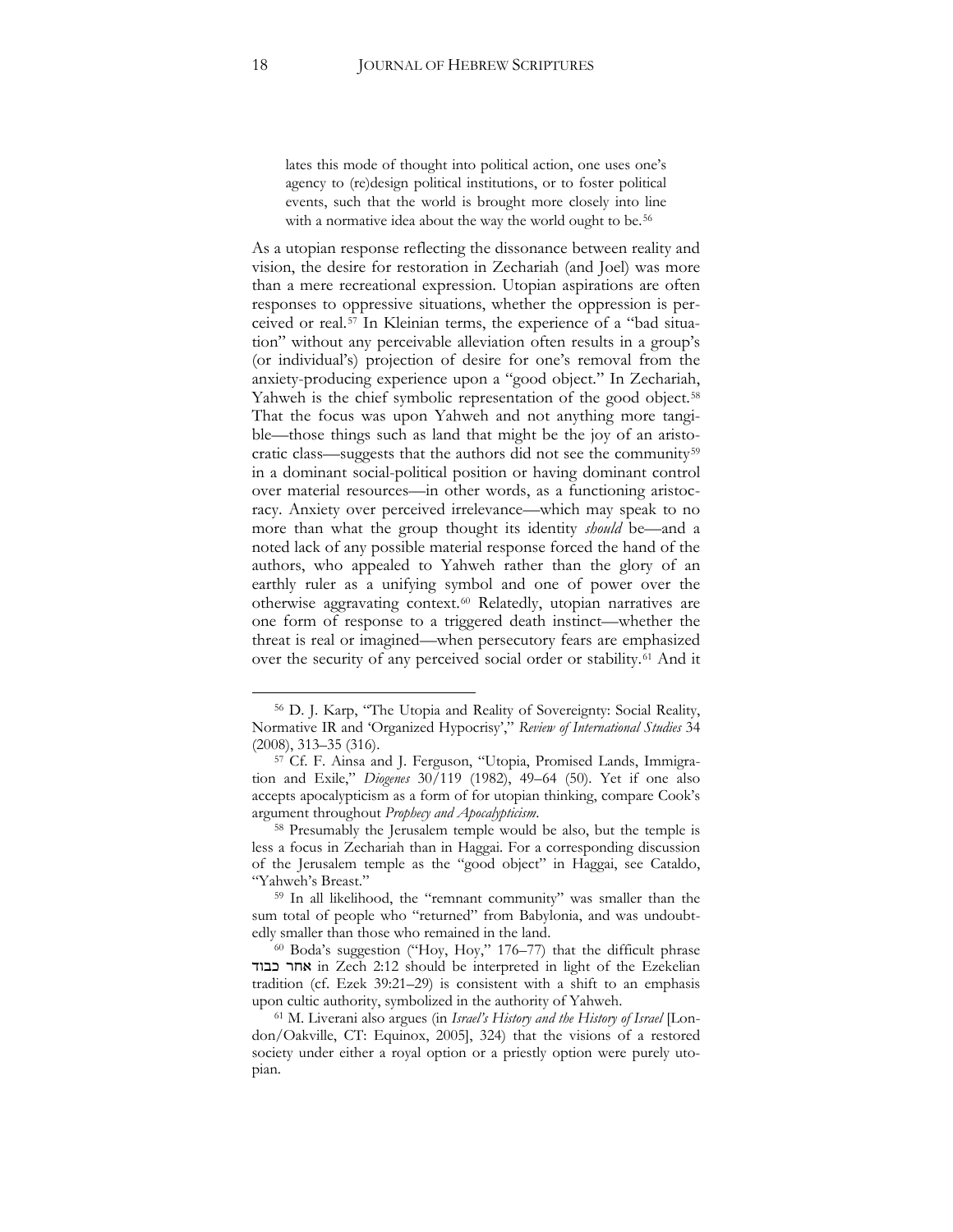is precisely that type of more tangible response as a general pattern that has convinced international relations scholars such as S. Barkin that realism and constructivism (the latter also associated with utopianism and idealism) are compatible worldviews.[62](#page-19-0) What that means for us is that if Zechariah represents an idealistic or constructivist (utopian) response to a real, frustrating situation, between an immigrant community and people already in the land, it may well be that the frustration stems from the point at which the idealism of the community breaks down in its compatibility with the reality of the social-political situation in the province.

Desire for a utopian reality and the *idea* of return are inseparable attributes of the monotheistic position in Zechariah. They operate on the basis of exclusion between member and non-member—a basis that becomes foundational for later overly theologized concepts of sacred and profane. The idea of return and its corresponding restoration did not preexist the reality of the community within which the perceived need for restoration developed.[63](#page-19-1) Return indeed meant restoration but in response to the anxieties of a seemingly unfriendly context in Yehud. Connecting itself to the god traditionally associated with the land in question, the community projected upon Yahweh, as its shared symbol, the desired normative and equilibrium for an ideal world—its world, a constructed world, a "new Israel," one never before seen.[64](#page-19-2) Where sta-

<span id="page-19-0"></span><sup>62</sup> J. S. Barkin, "Realist Constructivism," *International Studies Review* 5/3 (2003), 325–42.

<span id="page-19-1"></span><sup>63</sup> P. Hanson was close to this conclusion when he wrote, "The visionary impulse giving rise to apocalyptic eschatology tends to be strongest among those embracing the prophetic promise of Yahweh's restoration of the faithful *but at the same time witnessing the political and cultic structures of their nation falling into the hands of adversaries, thereby vitiating the possibility of fulfillment within the existing order of things*" (*The Dawn of Apocalyptic: The Historical and Sociological Roots of Jewish Apocalyptic Eschatology* [Philadelphia: Fortress, 1979], 21, emphasis mine).

<span id="page-19-2"></span><sup>64</sup> P. Berger is correct that true stability is elusive due to the inherently unstable character of culture (see *The Sacred Canopy: Elements of a Sociological Theory of Religion* [New York: Anchor Books, 1990], 6). Deleuze and Guattari (*Anti-Oedipus*, 150–51) write similarly that history is a "dynamic and open social reality, in a state of functional disequilibrium, or an oscillating equilibrium, unstable and always compensated, comprising not only institutionalized conflicts but conflicts that generate changes, revolts, ruptures, and scissions." The idea of a truly stable society—i.e., one unaffected by positive and negative change—is utopian. Monotheism develops in part as a response by social-religious collectives to the need to ease the persecutory fear of anomy, which is ever-present in the midst of change. Monotheistic visions of restoration present a reality in which the forces of change are either nonexistent or in which those forces are incapable of threatening the stability of the normative order brought about by the Divine. The ever-present threat of instability in culture produces the need within monotheistic identity for a rigid dichotomy between sacred and profane, good and evil, etc., by establishing rigid boundaries.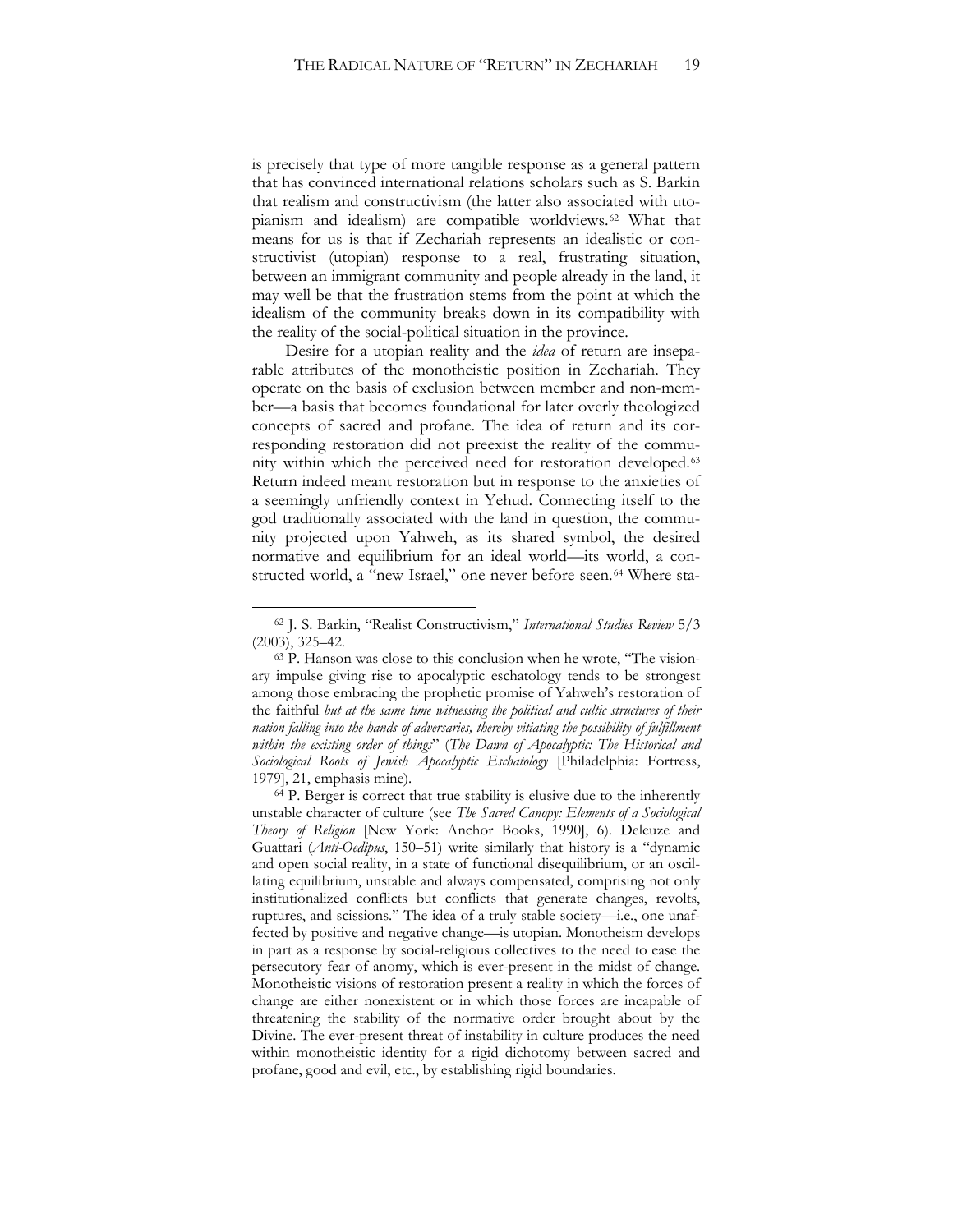bility, perceived or real, alleviated the fear of annihilation or irrelevance, change within the nature of that stability intensified those fears.[65](#page-20-0) That is one reason why monotheistic identities in particular respond with a belief that a supernatural force not subservient to the process of change holds the power to prevent or minimize change. With that power it also alleviates the monotheistic group's anxieties over death or dissolution.<sup>[66](#page-20-1)</sup> In monotheism's early stages, a monotheistic group's engagement of the world often entailed a competition over material resources. In later, more "complex," stages monotheistic groups would focus less on material resources directly and find competition more on the symbolic power of theological creed, belief, and the quiddities of revelation as it relates to Truth, morality, and more, as correlative with divine authority over the entire world.<sup>[67](#page-20-2)</sup>

Perhaps with the preceding discussion in mind, one may more readily accept that Zechariah's emphasis upon the sacredness of Yahweh was less about the sacredness of Yahweh and more about the stability of the surrounding material world. The sacred is appealed to, discussed, and projected *in relation to the stability of the community*.[68](#page-20-3)

#### **RETURNING TO RESTORATION AS A STRATEGY FOR SOCIAL COHESION**

Because the community's desire is for its own social-political (but also religious when the other seemed increasingly remote) prioritization, Zechariah's restoration necessitates a coordinated action against the prevailing social-political normative order.<sup>[69](#page-20-4)</sup> "Return" was the first step in that process. It also demanded ritualizing acts of distinction through repentance and a resistance to the seduction of an assimilated life.[70](#page-20-5) As a necessarily parallel act to return—to

<sup>70</sup> Cf. Zech 1:1–6 for which the Deuteronomistic History likely pro-

<span id="page-20-0"></span><sup>65</sup> In fact, one can argue that in a general sense change occurs because the material conditions of life are determined by a fundamental contest between life and death (cf. B. J. Price, "Cultural Materialism: A Theoretical Review," *American Antiquity* 47/4 [1982], 709–41 [715]).

<span id="page-20-1"></span><sup>&</sup>lt;sup>66</sup> This is also consistent with some academic positions regarding general religious thinking. See, for example, Durkheim, *The Elementary Forms of Religious Life*, 46.

<span id="page-20-2"></span><sup>67</sup> Deleuze and Guattari (*Anti-Oedipus*, 27) offer a more extensive argument regarding how acquired desired resources, material and ideological, support the stability of collective identity.

<span id="page-20-3"></span><sup>68</sup> One could also say that the value systems of a religious identity are constructed upon a plausibility structure that supports the religiously legitimated, idealized sense of order, or sacred. For further discussion of what is meant by "plausibility structure," see Berger, *Sacred Canopy*, 45–48.

<span id="page-20-5"></span><span id="page-20-4"></span><sup>69</sup> Note also Berger's observation (ibid., 39) that "to go against the order of society is always to risk plunging into anomy," which also explains the correlative fear of irrelevance when a collective expresses its identity though coordinated action within the social sphere.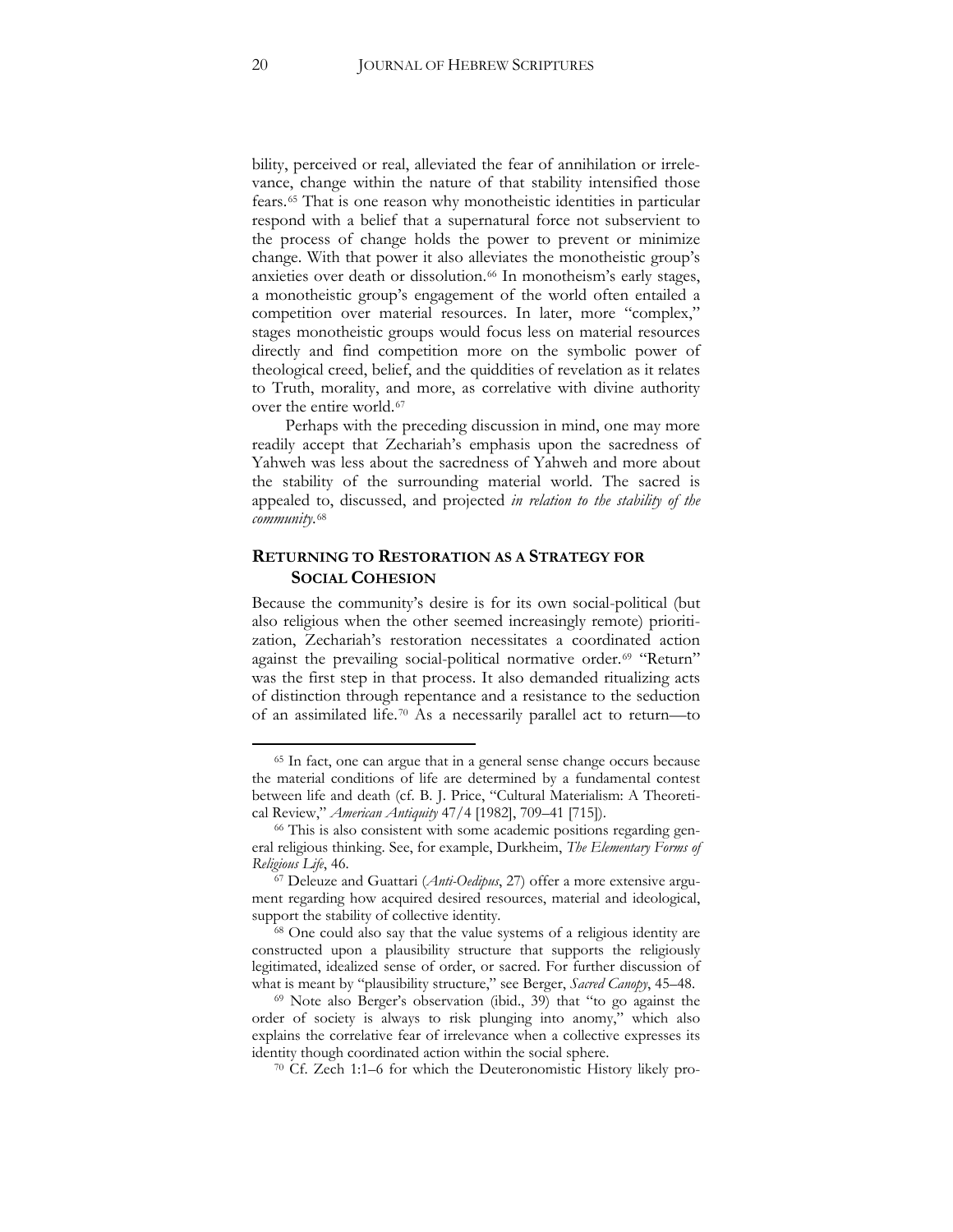"face" Yahweh means to turn one's back on the alternative resistance must be directed against any normative order that does not support the centrality of Yahweh, which was part of the "sin" of the ancestors responsible for the exiles (cf. 1:5, 2:15–16). Moreover, effective resistance is confirmation both of Yahweh's authority and of Yahweh's having chosen the community.[71](#page-21-0) Zech 2:15–16 asserts this position in a rather seductive way: when the many nations join themselves to Yahweh (presumably in a vassal-type alliance, an imagery consistent within the imperial context) it would be the normative culture and order of the community—the normative order of a "new Israel"—that is adopted and not the reverse. It was the reverse—interrupting the internal dialectic of identity expression—that resulted in the exiles. This sense of things is confirmed in Zech 8:20–23 in which external peoples are drawn to Yahweh to "seek his favor." And the seductiveness of Yahweh's favor will apparently be addictive (Zech 8:23)<sup>[72](#page-21-1)</sup>:

#### בימים ההמה אשׁר יחזיקו עשׂרה אנשׁים מכל לשׁנות הגוים והחזיקו בכנף אישׁ יהודי לאמר

To come full circle, then, in Kleinian terms, the positive experiences and ideas, and their corresponding boundaries, internalized by the community are gloriously confirmed when the surrounding peoples and nations identify the community based primarily on the qualities the community projects for itself. Or to put it in interpersonal terms, *your identity is more certain when I recognize you for who you project yourself to be*.

This narcissistic ego stroking—a characterization relevant especially if "Yahweh" is merely a projection of the community enjoys, as we mentioned already, material benefit. Zechariah's discussion of gifts that the community brought with itself to Jerusalem (6:10), for example, emphasizes his expectation of a material benefit to restoration.<sup>73</sup> That is, the offering of gifts by the Judeans who remained behind (in Babylonia) supports the idea that Yahweh was with the returning community. In addition, it supports the idea

vided basis and background.

<span id="page-21-0"></span><sup>71</sup> This is a general sentiment that is not unique to Zechariah. N. Habel shows, for example, that even the identity and authority of Yahweh as ruler were linked to Yahweh's ability to conquer the land and its forces of production (cf. *The Land Is Mine: Six Biblical Land Ideologies* [Minneapolis: Fortress, 1995], 38).

<span id="page-21-1"></span><sup>72</sup> Emphasizing the desperate dependency of other peoples upon the authority and favor of Yahweh is likely meant to legitimate the centrality of the community. Of course, this was not the actual state of affairs but a constructive, utopian argument. *When we're kings, the world will be thus. . .*

<sup>73</sup> And there is certainly a parallel, albeit rough since the Babylonian Jewish community would be identified as Egyptians, there with the Exodus tradition (cf. Exod 12:35–36). If the parallel works, it may need only do so on the level of arguing that obedience to Yahweh entails a material benefit.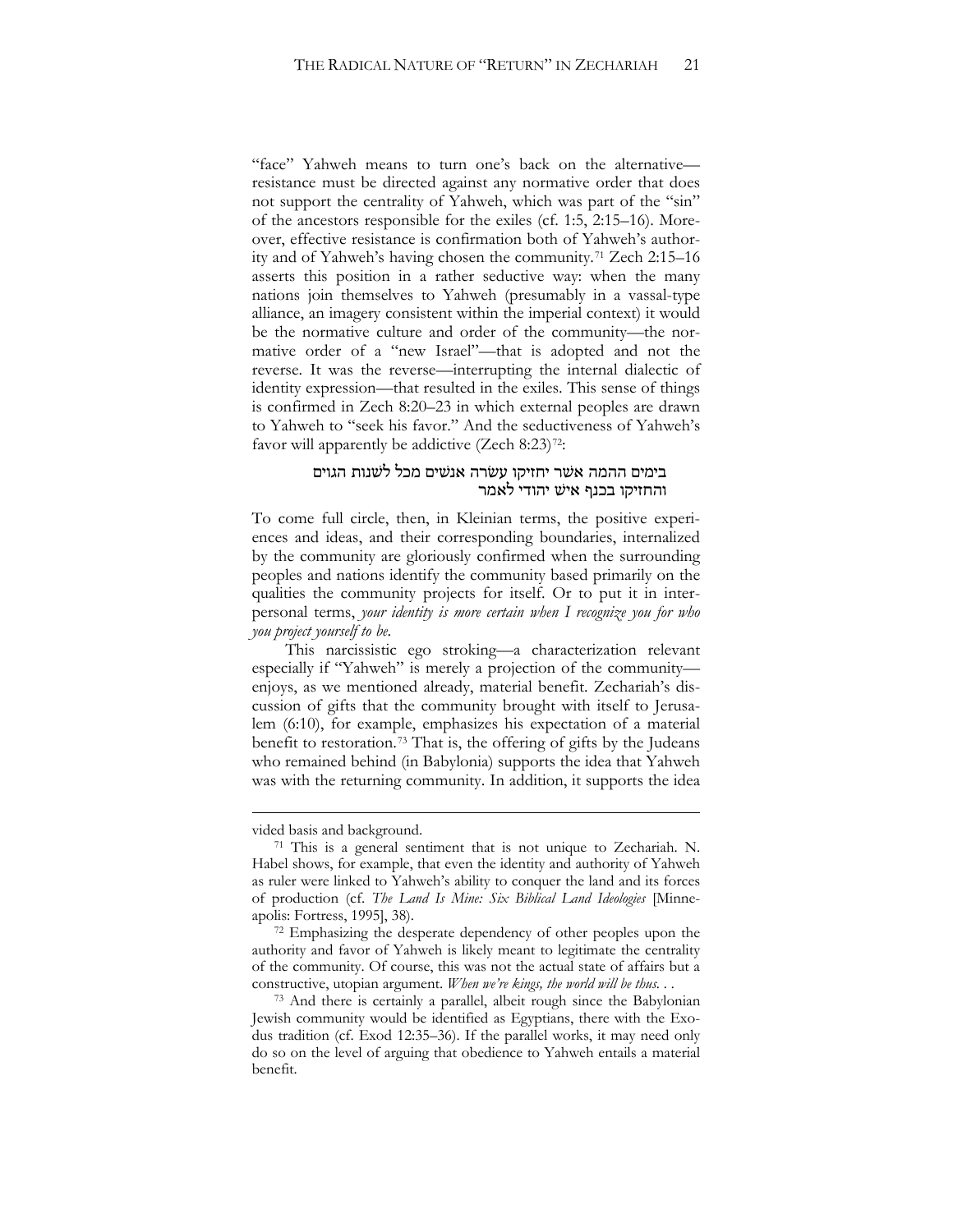that Yahweh's presence would result in material gain.[74](#page-22-0) In this sense, restoration is for the prophet the ultimate defense against anxiety, or anomy. Restoration idealizes the creation of a new social-political order under the authority of Yahweh and the remnant community as his representatives. Restoration is the ultimate introjection of the symbolic value of Yahweh as the international, social-political authority. And introjection of the "good object," according to Klein, is a primary defense against anxiety.[75](#page-22-1)

Within the framework of Zechariah's emphasis upon restoration, under the process of return the (re)establishment of the priesthood would correlate with the establishment of the new civil and religious authority of the State, the new "Israel" (cf. Zech 6:9– 15).[76](#page-22-2) The community, which seems to be represented by the figure of the high priest in Zech 6:9–15, especially in the absence of any identifiable "secular" political figure, would take on an authorial role in shaping the new social-political normative.[77](#page-22-3) "Here is a man whose name is Branch: for he shall branch out in his place, and he shall build the temple of the LORD. It is he that shall build the temple of the LORD; he shall bear royal honor, and shall sit and rule on his throne. There shall be a priest by his throne, with peaceful understanding between the two of them." (Zech 6:12–13 NRSV). Such a constructive, and seemingly utopian, state of affairs, however, never happened.[78](#page-22-4) This portion of Zechariah is better understood as written to illustrate a *desired* direction or ideal that the author maintained for the community.[79](#page-22-5) And if Zechariah was a

<span id="page-22-0"></span><sup>74</sup> See also R. J. Coggins, *Haggai, Zechariah, Malachi* (Sheffield: JSOT Press, 1987), 8.

<span id="page-22-1"></span><sup>75</sup> Klein, *Envy and Gratitude*, 6. Moreover, "anxiety is aroused by the danger which threatens the organism from the death instinct" (28).

<span id="page-22-2"></span><sup>76</sup> Cf. Meyers and Meyers, *Haggai, Zechariah 1–8*, 335–36; J. W. Cataldo, *A Theocratic Yehud? Issues of Government in Yehud* (LHBOTS, 498; London: T&T Clark, 2009), 95–101. For further contextual discussion, see Cook, *Prophecy and Apocalypticism*, 123–25.

<span id="page-22-3"></span><sup>77</sup> Sweeney (*The Twelve Prophets*, 629, 634, 665), for instance, maintains that Zechariah shifted its focus from Zerubbabel to Joshua, following the pattern of kingship as portrayed in the final form of Isaiah.

<span id="page-22-4"></span><sup>78</sup> See the discussions in Cook, *Prophecy and Apocalypticism*, 131–33; O. Margalith, "The Political Background of Zerubbabel's Mission and the Samaritan Schism," *VT* 41/3 (1991), 312–23. While Margalith does not focus on Zechariah directly, he does argue against portrayals of a Zadokite Yahwistic dominated context social-political context. See also R. P. Carroll, "Ancient Israelite Prophecy and Dissonance Theory," *Numen* 24 (1977), 135–51 (146); Cook, *Prophecy and Apocalypticism*, 123–65. But compare E. H. Merrill, *An Exegetical Commentary: Haggai, Zechariah, Malachi* (Chicago: Moody Press, 1994), 138.

<span id="page-22-5"></span><sup>79</sup> Cf. the discussion in Cataldo, *Theocratic Yehud*, 99–101. See also Perdue and Carter, *Israel and Empire*, 120, who argues that Zechariah was affiliated with the prophetic group (in contrast to the Zadokite group, the apocalyptic seers, and others) that incited political resistance.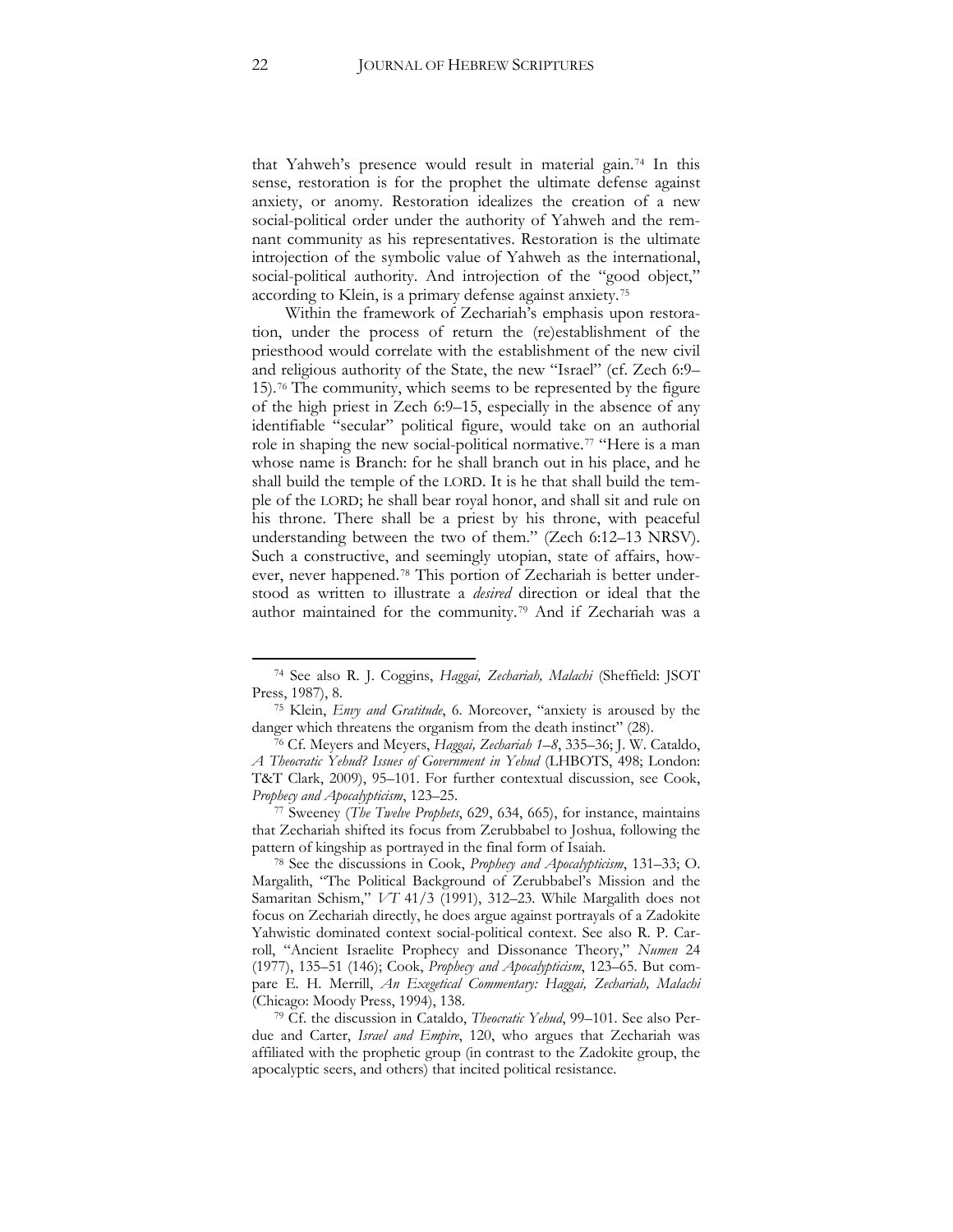Zadokite supporter,<sup>[80](#page-23-0)</sup> completing the Jerusalem temple, together with the prophecy regarding a possible diarchy between Joshua and Zerubbabel, would certainly reflect an attempt to secure priestly authority in a "restored nation."[81](#page-23-1) In fact, the author's, or redactor's, inclusion of priestly authority in ch. 6, although somewhat tempered by the continued hope in a Davidide ruler (cf. Zech 3, which gives way to a focus on diarchy in Zech 4), suggests an expectation that the political and religious authorities must work cooperatively to lead the process of restoration.<sup>[82](#page-23-2)</sup> That presentation was convincing enough for some scholars to conclude that a diarchy did in fact exist.[83](#page-23-3) Yet apart from the biblical text, there is no evidence for it, and the text of Zechariah makes better sense not as historical description but as ideological aspiration, where the existence of the priesthood heightened anticipation for a political ruler representative of the community.[84](#page-23-4) Understood through our working theory, Zechariah's vision of divine authority, seemingly mani-fest through priestly authority and Davidic rule,<sup>[85](#page-23-5)</sup> would legitimate the religious-cultural community's political actions within the umbrella of the authority of Yahweh. The Jerusalem temple as a shared object, in this instance, would take on the role of a "good object" in its representation of the correlative relationship between Yahweh's authority and the collective identity of the people (cf. Zech 1:16; 6:12–15; 8:9–13).<sup>[86](#page-23-6)</sup> And the coordinated actions of the

<span id="page-23-0"></span><sup>80</sup> Cf. Cook, *Prophecy and Apocalypticism*, 123. See also J. Wellhausen, *Die kleinen Propheten übersetzt und erklärt*, 3rd ed. (Berlin: Reimer, 1898), 185.

<span id="page-23-1"></span><sup>81</sup> Note also A. R. Petterson (*Behold Your King: The Hope for the House of David in the Book of Zechariah* [LHBOTS, 513; London: T&T Clark, 2009]), who argues that Zechariah does not combine the role of priest and king. He maintains that "the restoration of the priesthood heightens the expectation for a coming king  $\ldots$  " (62).

<span id="page-23-2"></span><sup>82</sup> See also ibid., 62, who argues that Zech 3 describes Joshua as being groomed for the "privilege that the priesthood and high priest enjoyed before the exile, of exercising judicial responsibility, administering the cult, and having the special privilege of access to Yahweh's presence."

<span id="page-23-3"></span><sup>83</sup> Cf. J. Weinberg, *The citizen-temple community*, trans. D. L. Smith-Christopher (JSOTSup, 151; Sheffield: JSOT Press, 1992), 109–10; M. H. Floyd, *Minor Prophets: Part 2* (Grand Rapids: Eerdmans, 2000), 384; Perdue and Carter, *Israel and Empire*, 119–20.

<sup>84</sup> See again Petterson, *Behold Your King*, 62.

<span id="page-23-5"></span><span id="page-23-4"></span><sup>85</sup> There is still much debate regarding a correct interpretation of Zech 6:9–14 and the possible "coronation of the Branch." See, for example, J. C. VanderKam, *From Joshua to Caiaphas: High Priests After the Exile* (Minneapolis: Fortress, 2004), 38; L. S. Fried, *The Priest and the Great King: Temple-Palace Relations in the Persian Empire* (Biblical and Judaic Studies; Winona Lake: Eisenbrauns, 2004), 204–5; Carroll, "Ancient Israelite Prophecy and Dissonance Theory," 146; B. Oded, "Where Is the 'Myth of the Empty Land' to Be Found? History Versus Myth," in O. Lipschits and J. Blenkinsopp (eds.), *Judah and the Judeans in the Neo-Babylonian Period* (Winona Lake, IN: Eisenbrauns, 2003), 62.

<span id="page-23-6"></span><sup>86</sup> Regarding the role of the object in object-relations of this fashion,